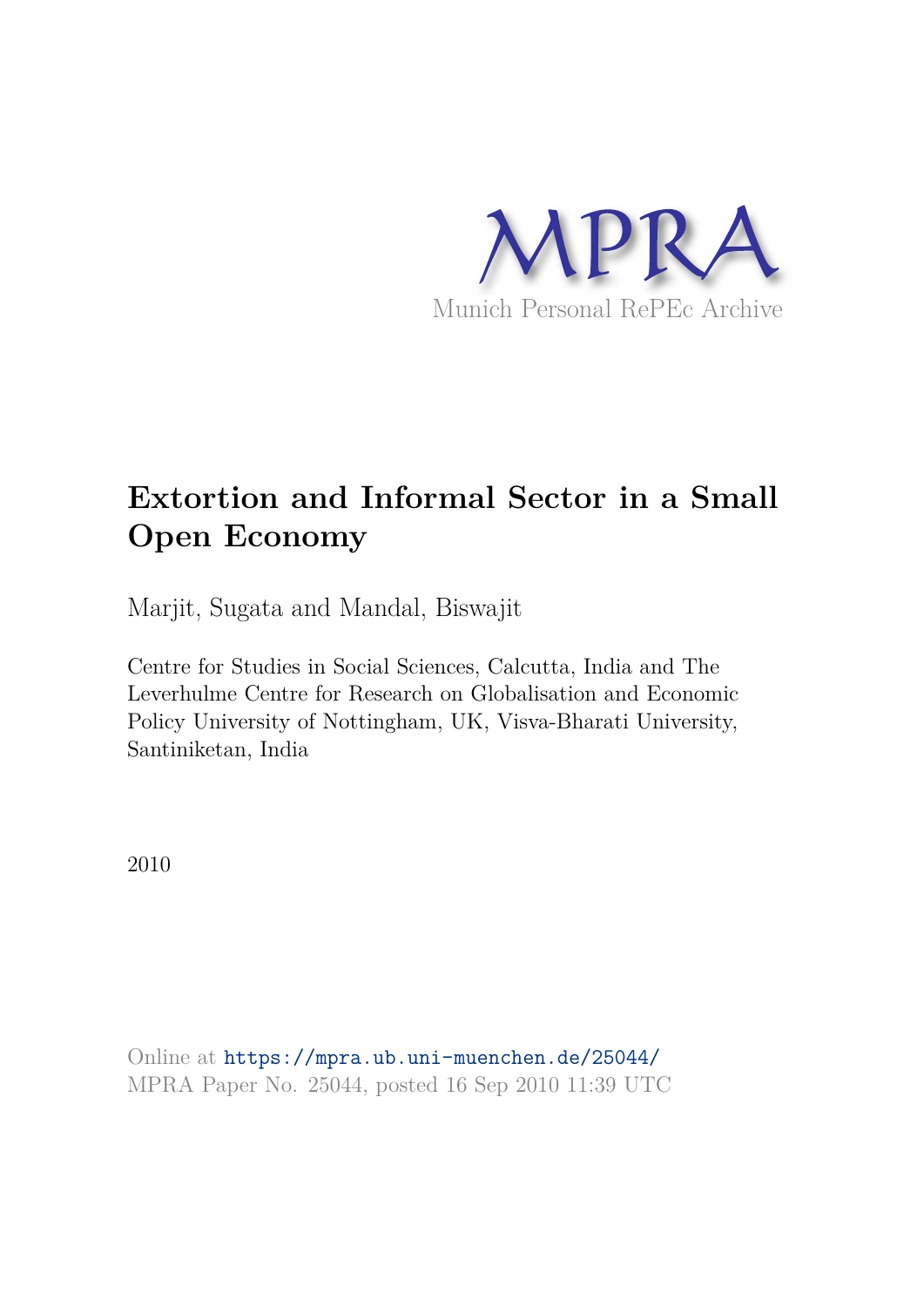# **Extortion and Informal Sector in a Small Open Economy**

*Sugata Marjit*  Centre for Studies in Social Sciences, Calcutta, India and The Leverhulme Centre for Research on Globalisation and Economic Policy University of Nottingham, UK AND *Biswajit Mandal*  Visva-Bharati University, Santiniketan India

Corresponding author: Biswajit Mandal Department of Economics & Politics, Visva-Bharati University, Santiniketan India, 731235 Telephone: (+91) 03463262751-56 Extn. 405 E-mail: biswajiteco@gmail.com / biswajit.mandal@visva-bharati.ac.in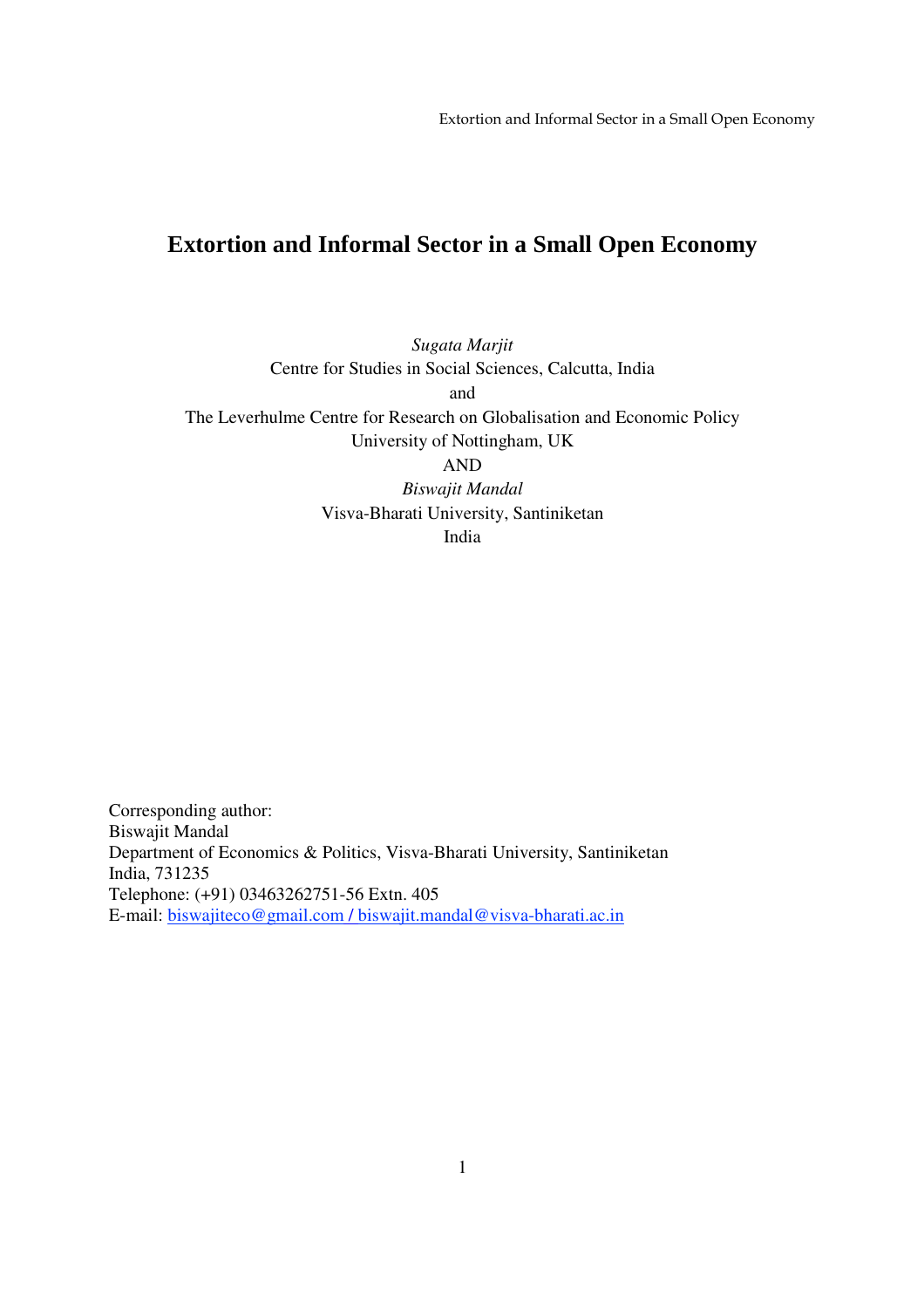# **Abstract**

Informal economy involving unrecorded, unregistered, extra legal activities employs majority of the workforce in the developing world. Such extra legal existence of informal manufacturing and service sectors is facilitated through extortion by agents of political forces in power. Such extortion activities themselves constitute an informal segment. We develop a general equilibrium model to explore the possible consequences of a change in the degree of extortion, change in the quality of administration, tariff reform etc. Economic reform of various kinds has interesting effects on the size of the extortion sector. Various reformatory policies may actually lead to an expansion of the informal sector.

Key words: International Trade, Extortion, General Equilibrium.

JEL classification: F1, D73, D5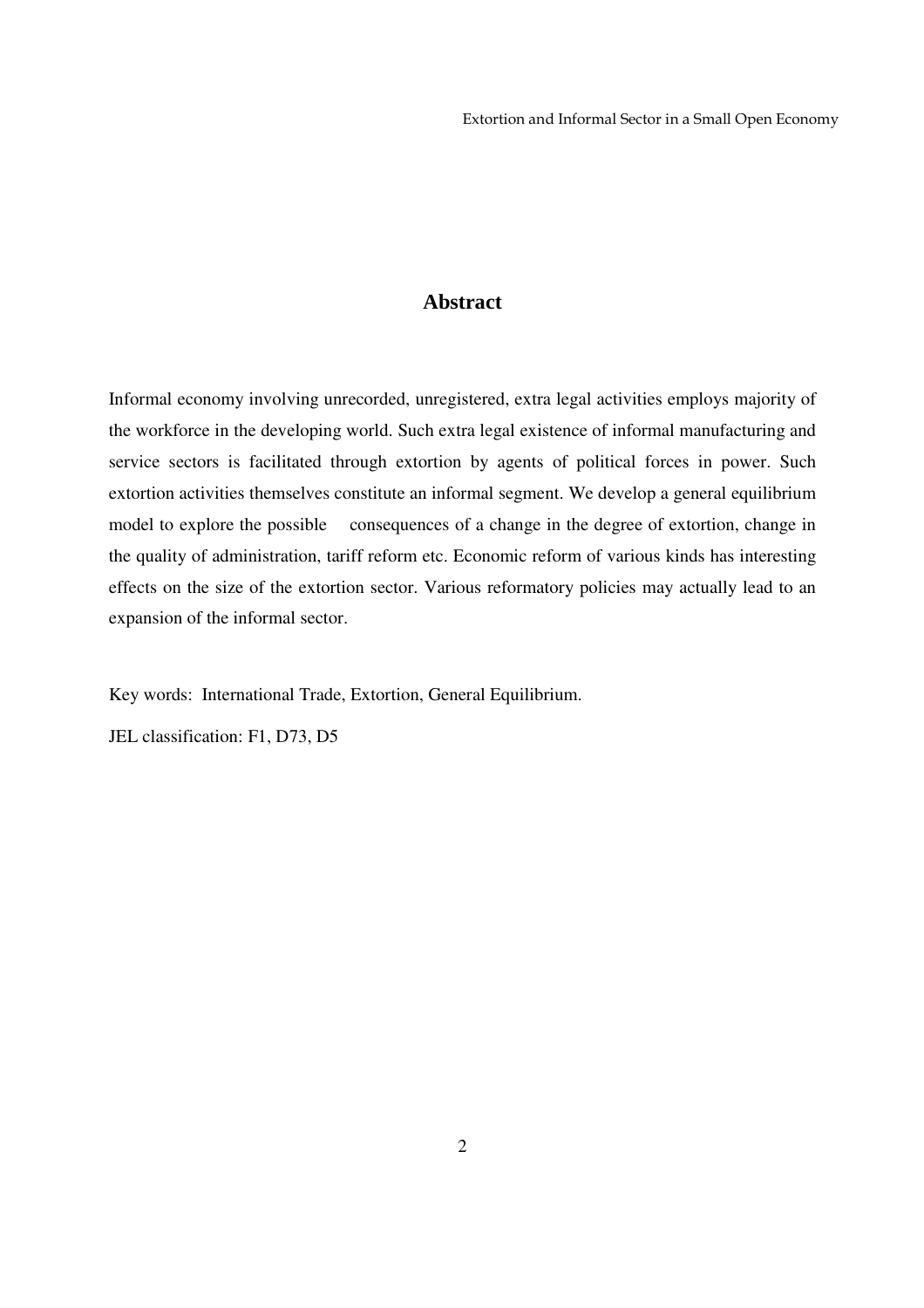### **1. Introduction**

Informal sector is an important ingredient of the contemporary world economy particularly in the developing regions as this segment occupies a formidable chunk of the unskilled labor force. Informal sector is extra-legal if not illegal as it generally does not conform to government regulations. These units do not abide by labor regulations of the government, and do not pay taxes. In fact a large part of it would have vanished if they had to confront government regulations. To suit our purpose we shall define the informal sector as the one which does not have to pay the minimum wage. Several papers have used this interpretation of the informal sector such as Agenor and Montiel (1997), Carruth and Oswald (1981), Marjit (2003), Marjit and Kar (2009, 2009a), Marjit, Kar and Beladi (2007), Kar and Marjit (2001), Beladi and Chao (1993), Beladi and Yabuuchi (2001), Chaudhuri (2003), Chaudhuri and Mukhopadhyay (2010) etc. The survival of the informal segment requires negotiation with administration as this part of the economy is illegal by structure. Sometimes this negotiation is done by politically supported intermediaries, the "extortionists".

These extortionists take care of legal troubles and other hurdles for the informal producers. They keep the police at bay by paying bribes which in turn are extracted from the informal entrepreneurs, labor, capitalists etc. There is a substantial literature on extortion and mafia related activities such as Skaperdas (1992, 2001), Konard and Skaperdas (1998) etc. Our work is substantially different from that literature.

First, we consider extortion as a facilitating device for organizing production in the informal sector. It is not pure extortion involving all segments of the society.

Second, more significantly, we consider mobility of labor between extortion sector and informal production sector as well. Thus extortionists also have the option to work in the informal sector. Such mobility is then embedded in a general equilibrium structure where capital mobility also plays an important role.

The story of the paper runs as follows. Let us assume that there are three goods out of which two are produced in the formal sector and the rest is produced in the so-called informal sector. All goods are different and only formal goods are traded. Informal good is non-traded. One commodity in the formal set up uses skilled worker as specific factor and the other uses unskilled labor as the same, with capital moving between them. Here formal workers are organized but not the informal workers which mean that the formal sector has to pay minimum wage, but not the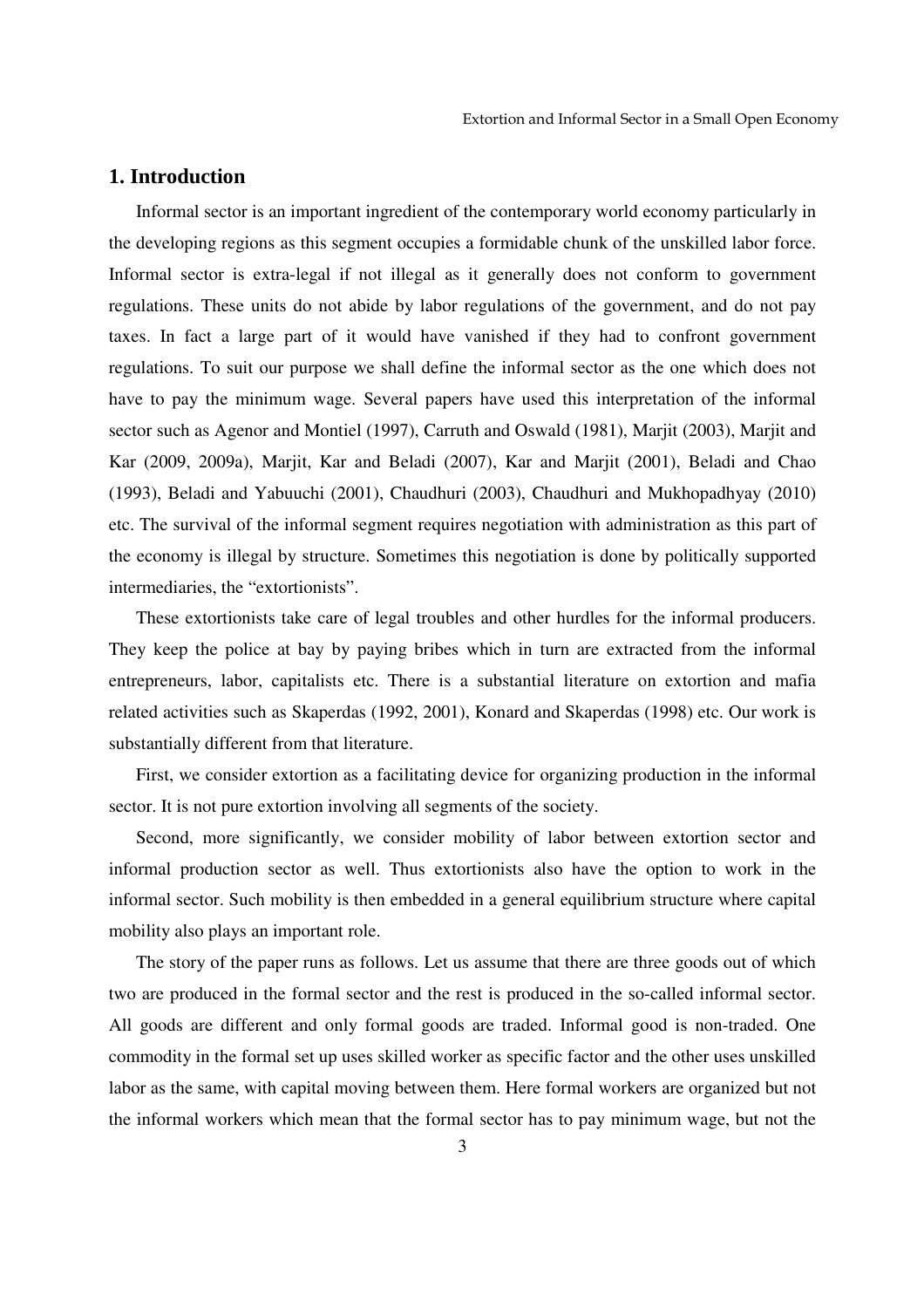informal sector. Informal unskilled workers have to face a competitive market. Therefore, unskilled wage in the formal and informal segments are not identical. Whoever does not find a job in the formal sector will get one in the informal sector and wage there can have a free fall. No one can afford to remain unemployed because they have to survive. Formal workers are likely to get higher administered wage than their informal counterpart because of the existence of trade unions.

In this context we need to mention that our work is related to the research area dealing with economics of corruption. Marcoullier and Young (1995) has developed a two sector model on graft and corruption demonstrating tacit political support for informal sector. But they do not model extortion in a general equilibrium framework. Similarly Marjit, Ghosh and Biswas (2007) brings in informal sector and corrupt bureaucrats but they do not constitute labor mobility between various informal segments and does not consider a general equilibrium framework.

The model we develop is in the tradition of more recent work in trade theory on extensions of the basic Heckscher-Ohlin-Samuelson (HOS) set up drawing from an early work of Gruen and Corden (1970) and from later contributions of Jones and Marjit (1992, 2008), Marjit and Beladi ( 1999), Beladi and Marjit (1992), Marjit, Kar and Beladi (2007a) etc.

It should be noted at the very outset that the extortionists in our model will be intermediaries lubricating the activities of the informal sector and have the option of engaging in informal production activities as well. Given this set up various reformatory policies may have counterintuitive outcomes with unintended expansion of the informal segment.

The basic results that we derive in this paper are as follows: higher degree of extortion causes a squeeze in informal productive activity but informal workers may gain; better quality of administration might bring about more informality in the economy; and under reasonable condition a tariff reduction may amplify the informal output whereas under the same condition informal workers would be worse off in money terms but not in real terms.

Section 2 discusses the basic model and the equilibrium. Section 3 deals with the impact of a change in the degree of extortion, change in the monitoring or auditing probability and tariff cut on outputs, informal wage, informal good's price and the size of extortion sector. The last section concludes the paper. The relevant mathematical derivations are provided in the Appendix.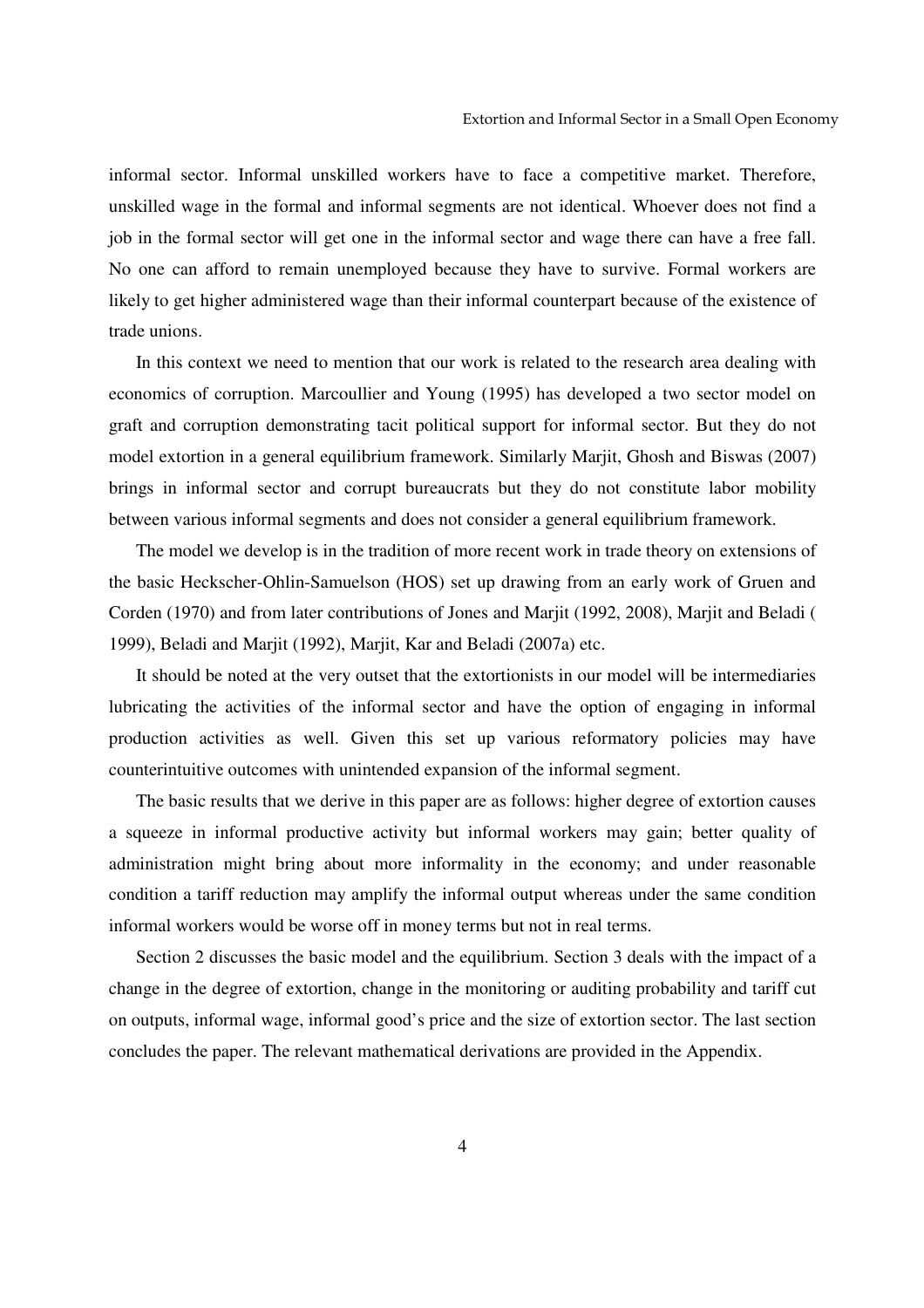#### **2. The Basic Model and Solutions**

There are three goods *X, Y* and *Z* produced in the neo-classical framework using four factors such as skilled labor *(S),* unskilled labor (L) and two types of capital (K and T). Capital is perfectly mobile across X and Y but T is specific to Z. S is specific to X and gets Ws as wage. L is mobile between Y and Z. Laborers are unionized in Y. They get  $\overline{W}$  as their wage. K gets identical return r across  $X$  and  $Y$  while  $T$  gets  $R$  in  $Z$ . Who are not fortunate enough to work in Y, have to go out of the formal segment. Because of their livelihood they need to find out alternative workplace. This is provided by the production of Z. However, Z can not be produced by these two factors only. It requires the service of another factor that actually negotiates between producers and administrators since Z is not permitted to be produced legally. But if Z is never produced some labor must remain unemployed and they will not survive. Therefore Z is a necessary for a perfectly competitive full employment framework. Nonetheless, producers of Z need to comply with some institutional and political menace as it is an extra-legal, if not illegal, activity. To combat such menace producers obtain service of intermediaries who actually watch out for these institutional perils. Intermediaries are unproductive in that no additional output is produced by them. Their marginal productivities in terms of the volume of goods are zero though they get positive return for their work. However, without such an arrangement production of Z could not have taken place. We call this sector Z as an informal sector.

Intermediation is done only by labor. People engaged in intermediation activities get pecuniary benefit without producing goods. Let  $L<sub>N</sub>$  be the people and N be the sector representing intermediations. Important to note that the return to intermediators,  $W_N$  must be greater than competitive informal wage, W. The difference between  $P_Z$  and sum of the returns to productive factors in Z goes to extortionists as a payment for intermediation activities. N people also need to take care of the police personnel who are supposed to go for evicting these informal production units as these are illegal from government's perspective. Let the probability of being caught in act is q and under this condition intermediators need to pay b fraction of  $W_N$  as bribe. After paying out for the police the return to  $L_N$  must be equal to W since labor is mobile between Z and N. Here it is worth mentioning that  $L_N$  people always receive  $W_N$  as return it does not matter whether administration can identify the informal units or not. Thus here both, a part of administration and N people are involved in corrupt practices. N people pay bribe to police not only for the informal production units but also for their own existence. If there are no informal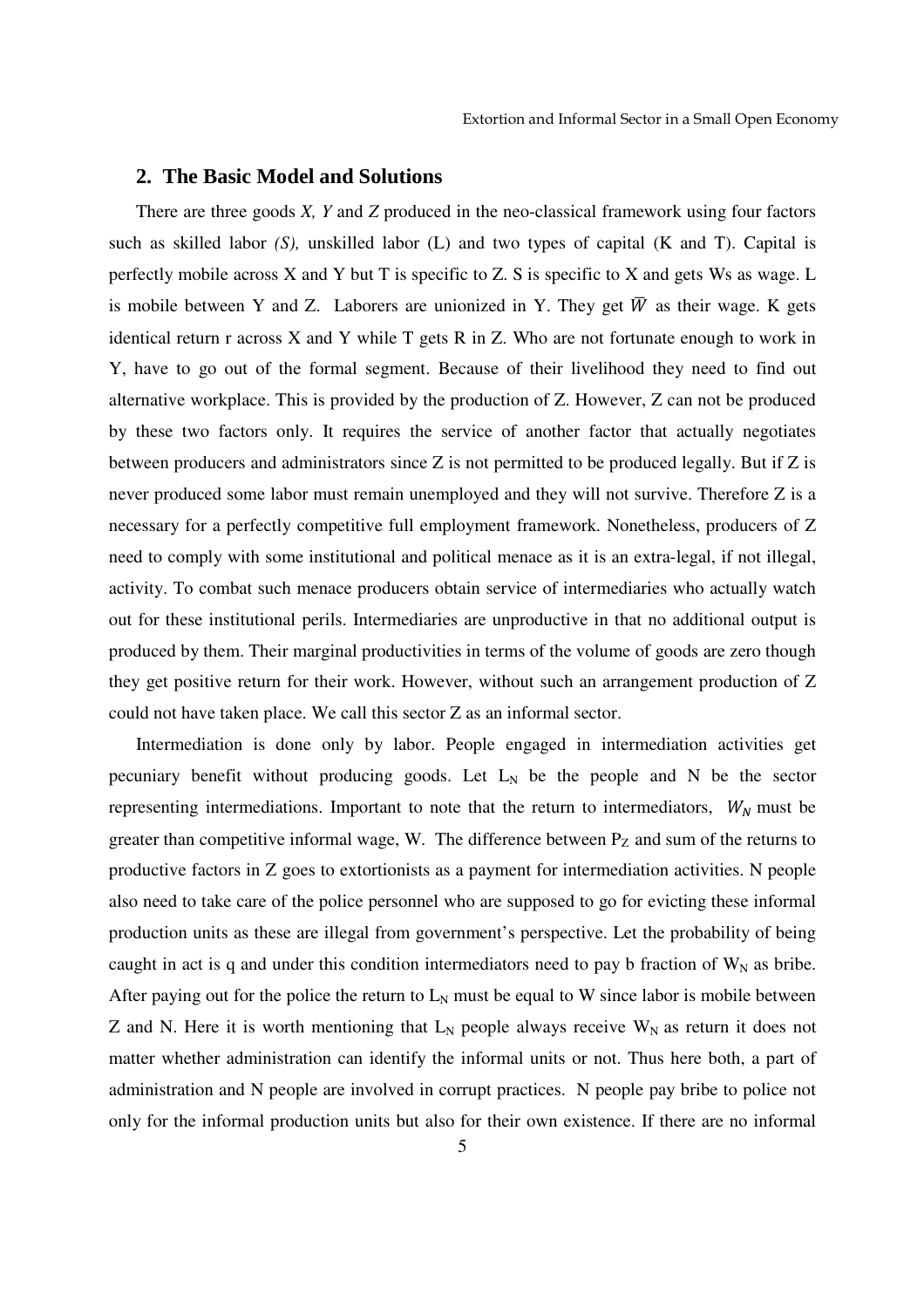activities the return to N people goes down to zero. And on the other hand whether Z survives or not that crucially depends on how many people are involved in extortion activities or how much is paid for these extortionists. Say  $\alpha$  is the fraction of output that is lost due to these political/institutional complications related intermediations. Thus we can coin this sort of intermediations as directly unproductive profit-seeking activities (Bhagwati, 1982). This is the concept of corruption that we are going to use in our model. In an earlier but a different paper Mandal and Marjit (2010) used the similar notion of corruption to explain the wage distribution between skilled and unskilled.

We have a small open economy with competitive markets for production as well as for extortions related intermediation or corruption. Competitive corruption market implies that the lost output due to intermediation is fully exhausted in paying out extortionists out of which a part (may be fixed or variable) goes to police. Moreover, we have the standard neo-classical assumptions of constant returns to scale and diminishing return to factors. The following set of equations describes the model and the interpretations of symbols are usual and well used in trade models (Jones, 1965, 1971). Let the prices of X and Y be normalized to unity. Y is the importable commodity and subject to a tariff t.

The competitive price conditions are given by:

$$
W_S a_{SX} + r a_{KX} = 1 \tag{1}
$$

$$
\overline{W}a_{LY} + r a_{KY} = (1+t) \tag{2}
$$

$$
Wa_{LZ} + R a_{TZ} = P_Z(1 - \alpha) \tag{3}
$$

Note that,  $\alpha \in [0,1]$ ; a low  $\alpha$  will mean lower degree of extortion and conversely.

Note that, the production function for Z is represented by

$$
Z = Z(T, L_Z) \tag{4}
$$

The expected wage for intermediators satisfies the following equation

$$
(1 - q)W_N + q(1 - b)W_N = W
$$
  
Or,  $(1 - b q)W_N = W$  (5)

Note that, this equality is established because of labor mobility between informal production and extortion segments. This has to hold true. If the LHS (RHS) of equation-5 becomes greater than RHS (LHS) everyone would try to be involved in extortion (production) related activities and would result in non-feasibility of both the informal segments. The reason is the complementarity between extortionists and productive workers in the informal sector. And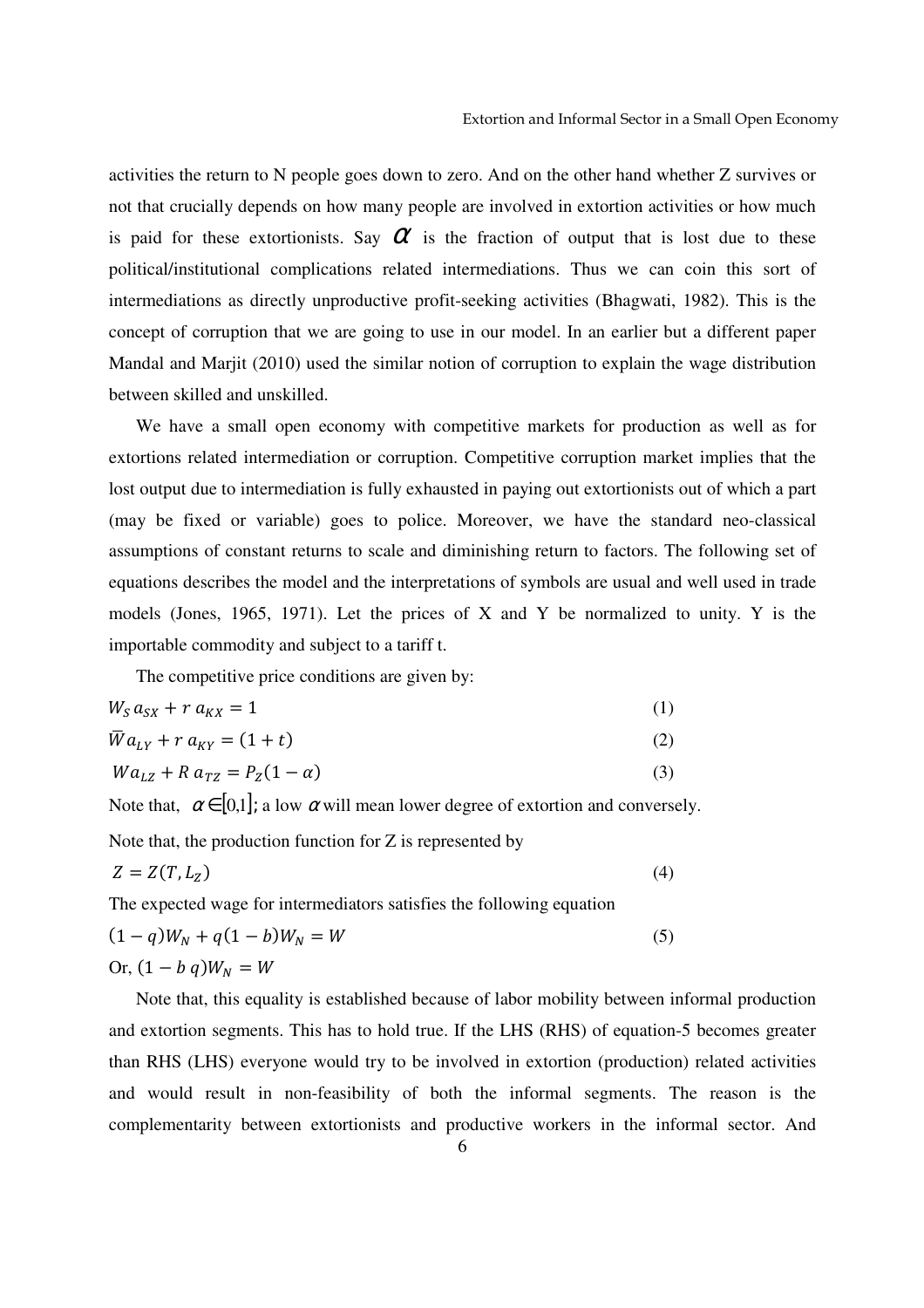equation-5 further makes informal workers, essentially, indifferent between extortion and production.

Therefore, 
$$
W_N = \frac{W}{(1-bq)}
$$
 Where  $0 < b < 1$  and  $0 \le q \le 1$  (6)

Equation (6) always ensures that  $W_N > W$  except the extreme case where  $q = 0$ . Note that  $\overline{W} > W_N > W.$ 

The value of output lost in Z must be identical to the payment made for extortionists. Thus,

$$
\alpha. P_Z. Z = W_N L_N \tag{7}
$$

Plugging (6) into (7) one gets,

$$
\frac{\alpha P_Z Z(T, L_Z)}{L_N} = \frac{W}{(1 - b q)}
$$
\n(8)

Full employment of all the factors guarantee the following equations,

$$
a_{SX}.X = S \tag{9}
$$

$$
a_{KX} \cdot X + a_{KY} \cdot Y = K \tag{10}
$$

$$
a_{TZ}.Z = T \tag{11}
$$

$$
a_{LY} \cdot Y + a_{LZ} \cdot Z = L - L_N \tag{12}
$$

Let us further assume that the demand for Z follows standard Cobb-Douglas preference where  $\beta$  fraction of consumers' income is spent on the informal good. Therefore demand supply equilibrium in the informal sector implies,

$$
\beta\{X + (1+t)Y\} = (1-\beta)P_Z.Z\tag{13}
$$

This completes the structure of the model. Now let us solve for the unknown variables. Note that  $t, \alpha, \overline{W}, K, T, L$  and S are exogenously given and we need to solve for  $W_S$ , W, r, R,  $P_Z$ , X, Y, Z and  $L_N$  to solve for from equation (1) - (3) and (8) – (13). We have nine equations and nine unknown variables. Thus the system is solvable. Given the tariff rate, t we solve for r from (2) as  $\overline{W}$  is exogenously determined by workers' union. Equation (1) would determine Ws for already determined r. Thus  $a_{SX}$ ,  $a_{KX}$ ,  $a_{LY}$  and  $a_{KY}$  are determined through CRS assumption. Hence (9) give us the value of X and given this value of X we can solve for Y from (10) as endowment of S and K are constants. However,  $W, R, P_z$ , Z and  $L<sub>N</sub>$  are still to be determined.

Substituting from (9) equation (12) can be rewritten as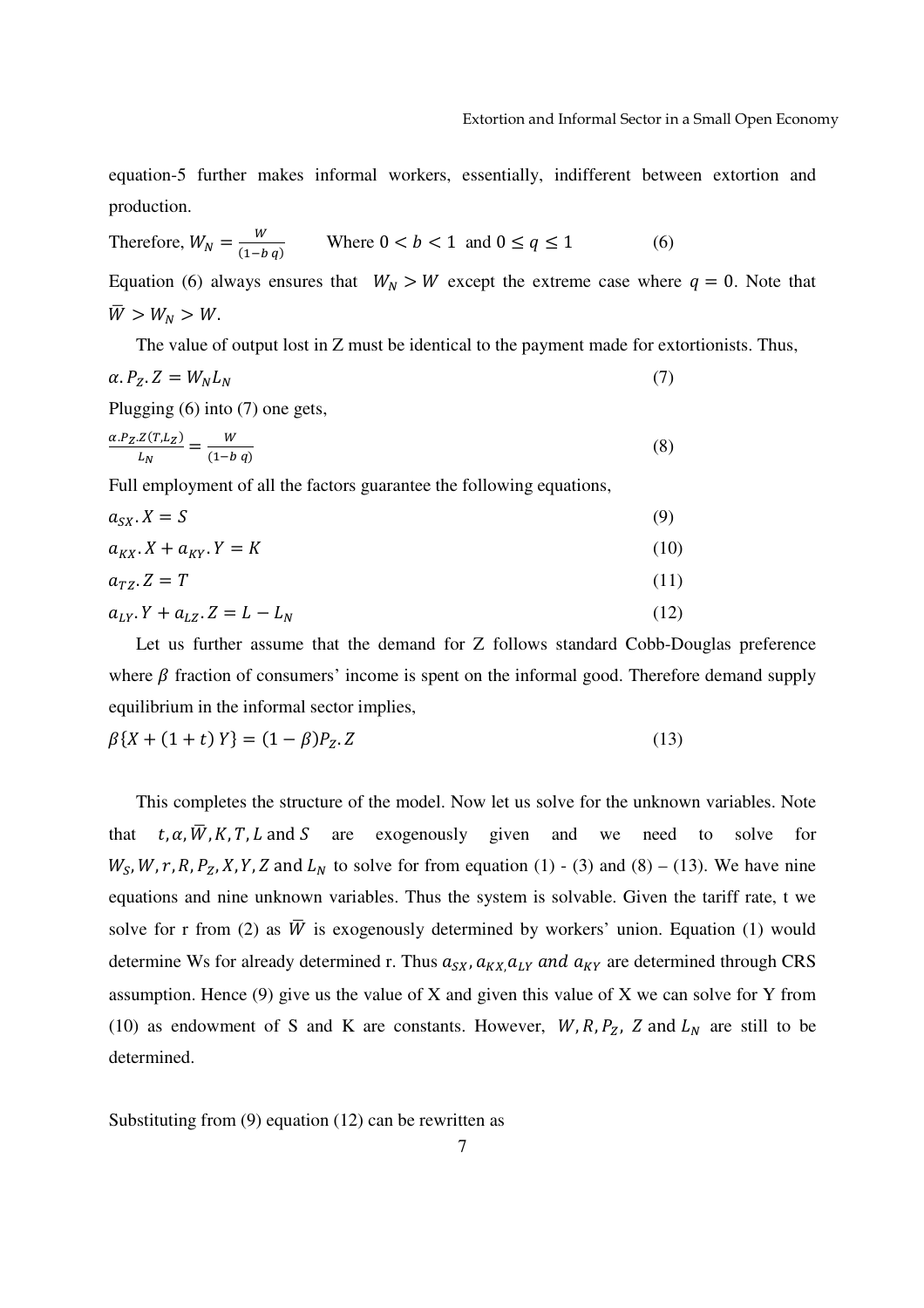Extortion and Informal Sector in a Small Open Economy

$$
L_Z + L_N = L - \frac{a_{LY}}{a_{KY}} \left( K - \frac{a_{KX}}{a_{SX}} S \right)
$$
 (14)

Given the commodity prices we already know the values of  $a_{LY}, a_{KY}, a_{KX}, a_{SX}$  and L, K and S are given. Thus RHS of (14) is constant for these given values. This implies a negative relationship between  $L_z$  and  $L_y$  for equation (14) to be satisfied.

Again equation (8) can also be represented as follows,

$$
\frac{\alpha \cdot Z(T, L_Z)}{L_N} = \frac{W}{P_Z} \cdot \frac{1}{(1 - b \, q)}\tag{15}
$$

Here  $\frac{W}{P_Z}$  is the real wage of informal workers; *bq* and  $\alpha$  are given. Following an increase in  $L<sub>z</sub>$  the RHS of (15) would fall as the marginal productivity of Lz falls. And simultaneously the numerator of the LHS must go up as the supply of variable factor increases. Thus to bring back the equality in (15)  $L<sub>N</sub>$  has to increase. Therefore,  $L<sub>N</sub>$  and  $L<sub>Z</sub>$  are positively related following equation (15).

Hence we can represent equation (14) and (15) in  $L_N$  and  $L_Z$  plane to determine the equilibrium values of  $L_N$  and  $L_Z$  in our set up. Let us portray it in figure-1.



Figure –1 Determination of equilibrium  $L_N$  and  $L_Z$ .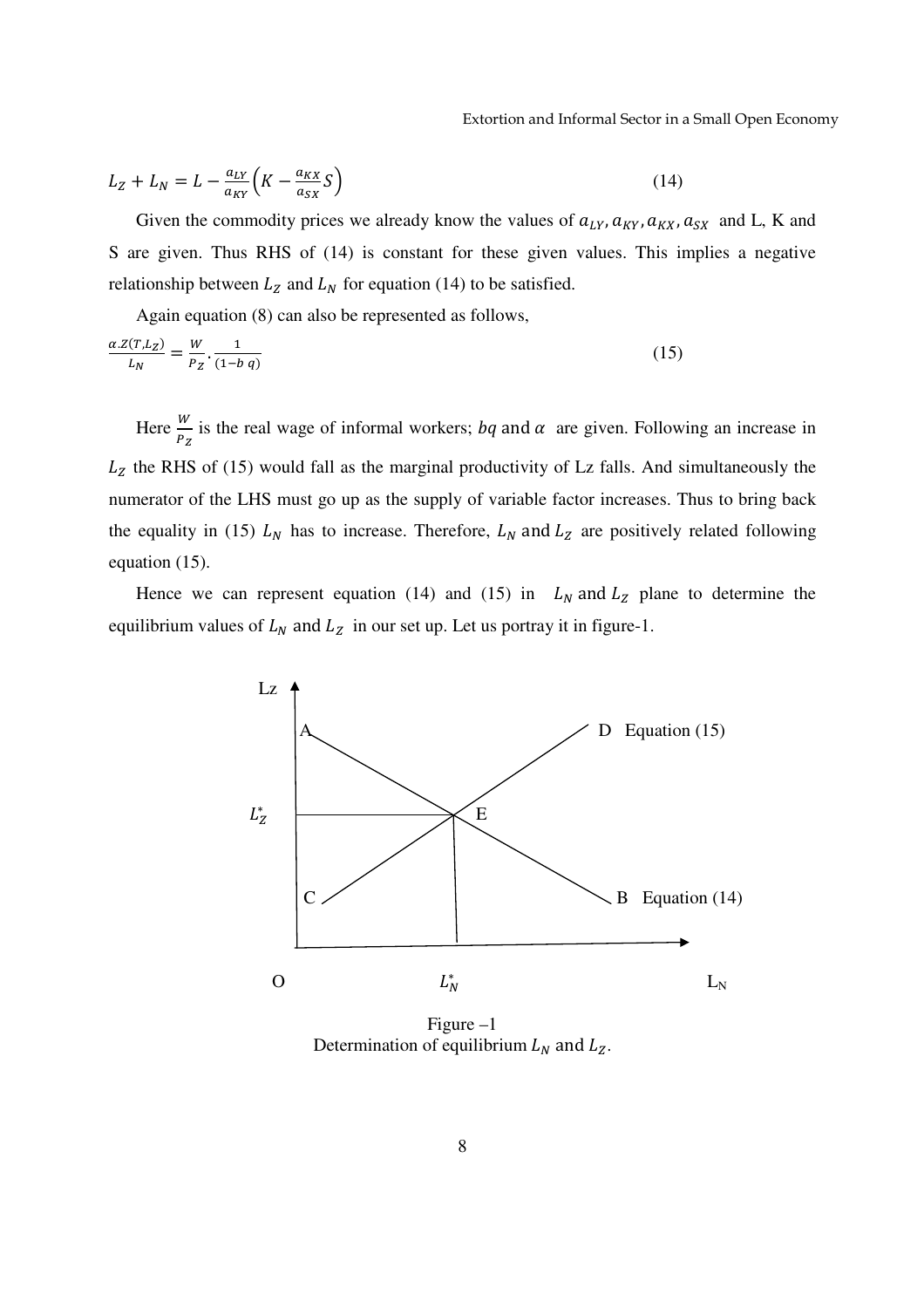Now given the equilibrium values of  $L_Z^*$  and  $L_N^*$  we can easily calculate the value of Z from (15) as all the remaining variables are given. In fact, the equilibrium value of  $L<sub>N</sub>$  can also be calculated for any given value of Lz .

Once Z is determined, Pz is easily solved for from the Cobb-Douglas preference function symbolized in  $(13)$ . From equation  $(13)$  it is apparent that given the values of X and Y, the demand for Z that comes from the formal sector remains constant. Hence if Pz goes up Z has to fall in the RHS of (13), signifying the standard negative relationship for demand. On the other hand an increase in Pz must be followed by a rise in the return to informal workers and specific factor. The return to specific factor would increase more compared to informal labor (for a detailed mathematical derivation see Appendix A). Therefore, producer will try to economize on usage of dearer factor,  $a_{TZ}$  falls implying a rise in Z. This explains the positive supply side relationship between Pz and Z. This is precisely how, from the intersection of demand and supply, the equilibrium Pz is determined in this model. Therefore, given the equilibrium value of Pz, W is determined from (8). And eventually using Pz and W we can calculate the value of R. Thus the entire system is solved. However, it is worth mentioning that once W is determined we can easily get the wage rate for extortionist,  $W_N$  from equation (6).

# **3. Comparative Static Results**

#### *3.1 An increase in* A

Let us assume that owing to some reasons the degree of extortion goes up in the informal sector. It is easily understandable that keeping all other things remaining same an increase in  $\alpha$  is in fact tantamount to a fall in  $P_z$ . Given Pz differentiating equation (3) we get,

$$
\widehat{W} \theta_{LZ} + \widehat{R} \theta_{TZ} = (-)\alpha. \widehat{\alpha} \tag{16}
$$

(where  $\theta$ s bear the usual meaning)

Note that, X and Y would remain unchanged as  $\hat{W} = \hat{W}_S = \hat{r} = \hat{t} = 0$ . The elasticity of substitution (represented by  $\sigma$ ) for Z gives,

$$
\hat{Z} = (-)\sigma_Z \theta_{LZ} (\hat{W} - \hat{R}) \tag{17}
$$

The full employment condition of unskilled labor provides (assuming no change in L and Y)

$$
\hat{Z} = (-)\widehat{L_N} \frac{\lambda_{LN}}{\lambda_{LZ}} \tag{18}
$$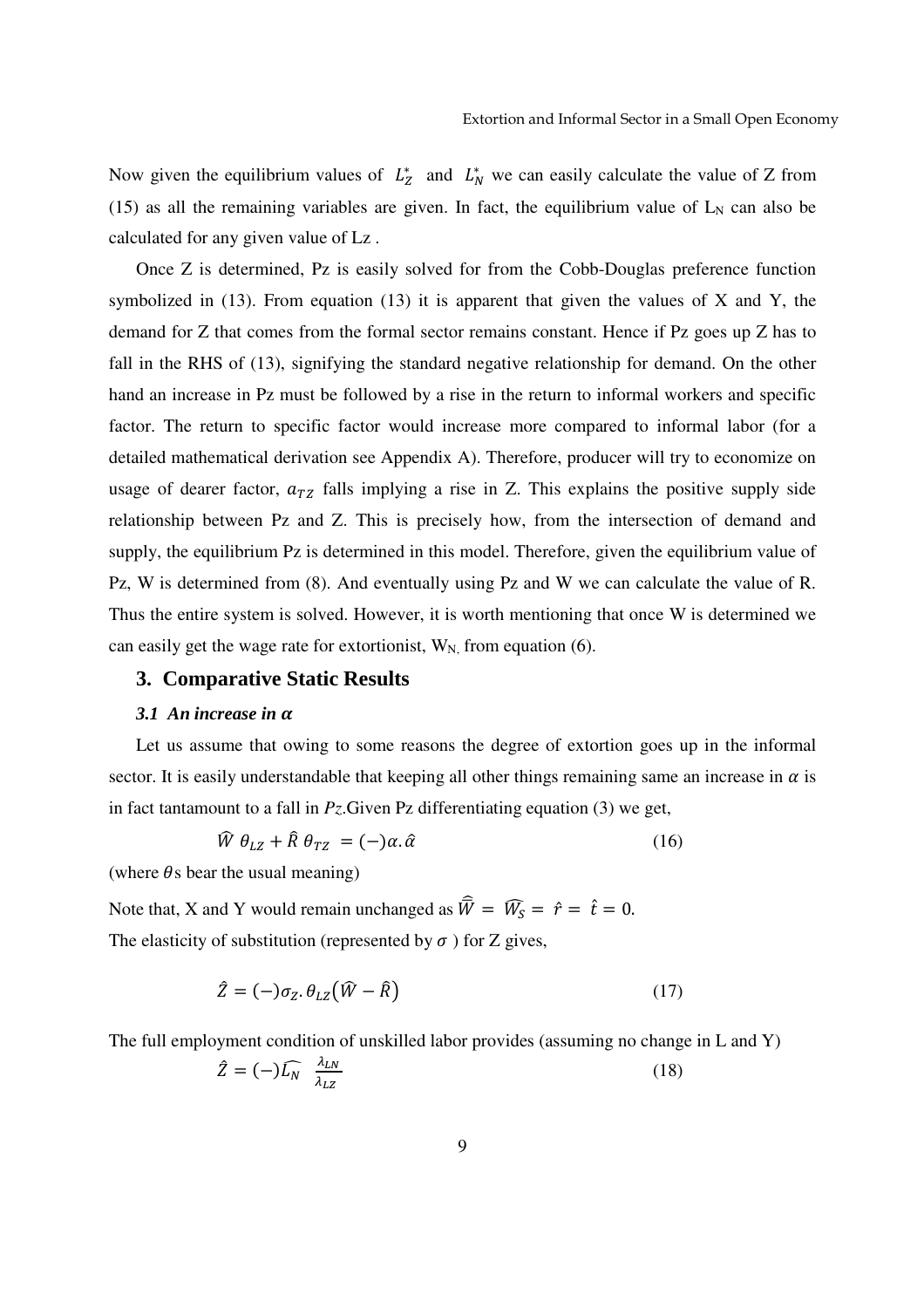Substituting  $\widehat{L_N}$  from (8) and setting no change in Pz and (1-bq)

$$
\hat{Z} = (-) \frac{\lambda_{LN}}{\lambda_{LZ}} (\hat{\alpha} + \hat{Z} - \hat{W})
$$
 (19)

Comparing (17) and (19)

$$
\left(\widehat{W} - \widehat{R}\right) = \frac{\lambda_{LN}}{\lambda_{LZ} + \lambda_{LN}} \frac{1}{\sigma_Z \theta_{LZ}} \left(\widehat{\alpha} - \widehat{W}\right)
$$
\n(20)

Multiplying both sides of (20) by  $\theta_{TZ}$  and adding it with (16) yields,

$$
\widehat{W}\left(1+\frac{\Delta}{\sigma_Z}\cdot\frac{\theta_{TZ}}{\theta_{LZ}}\right) = \widehat{\alpha}\left\{\frac{\Delta}{\sigma_Z}\cdot\frac{\theta_{TZ}}{\theta_{LZ}} - \alpha\right\} \tag{21}
$$

Here,  $\Delta = \frac{\lambda_{LN}}{\lambda_{LZ} + \lambda_{LN}} < 1$  and  $0 < \alpha < 1$ .

$$
\widehat{W} = \widehat{\alpha} \frac{(\Delta \theta_{TZ} - \alpha \sigma_z \theta_{LZ})}{(\Delta \theta_{TZ} + \sigma_z \theta_{LZ})}
$$
\n(22)

Hence  $\hat{W}$  is ambiguous.

$$
\hat{W} > 0
$$
  
if  $\Delta$ .  $\theta_{TZ} > \alpha$ .  $\sigma_Z$ .  $\theta_{LZ}$   
or,  $\frac{\Delta}{\alpha \cdot \sigma_Z} > \frac{\theta_{LZ}}{\theta_{TZ}}$ . (23)

It is apparent from equation (16) that  $\hat{R}$  has to be negative when  $\hat{W} > 0$ . Therefore under condition (23)  $(\widehat{W} - \widehat{R}) > 0$  and the output of Z must fall following equation (17).

Manipulating (20) and using (16) one can easily derive the value of  $\hat{R}$ .

$$
\hat{R} = (-\alpha \cdot \hat{\alpha} - \frac{\Delta}{\sigma_z} \cdot \hat{\alpha} + \frac{\Delta}{\sigma_z} \cdot \hat{\alpha} \frac{(\Delta \cdot \theta_{TZ} - \alpha \cdot \sigma_z \cdot \theta_{LZ})}{(\Delta \cdot \theta_{TZ} + \sigma_z \cdot \theta_{LZ})}
$$
(24)

We have already mentioned that  $\hat{R}$  must be negative. This can only happen if the following condition holds good. And it has to hold true from (16).

$$
\left| \alpha + \frac{\Delta}{\sigma_Z} \right| > \left| \frac{\Delta}{\sigma_Z} \cdot \frac{(\Delta \cdot \theta_{TZ} - \alpha \cdot \sigma_Z \cdot \theta_{LZ})}{(\Delta \cdot \theta_{TZ} + \sigma_Z \cdot \theta_{LZ})} \right| \tag{25}
$$

However, if the reverse of condition (23) is satisfied there would be a reduction in the informal wage due to an increase in the degree of extortion. Thus,

$$
\hat{W} < 0
$$
\nif  $\Delta$ .  $\theta_{TZ} < \alpha$ .  $\sigma_Z$ .  $\theta_{LZ}$ 

\nor,  $\frac{\Delta}{\alpha \cdot \sigma_Z} < \frac{\theta_{LZ}}{\theta_{TZ}}$ .

\n(26)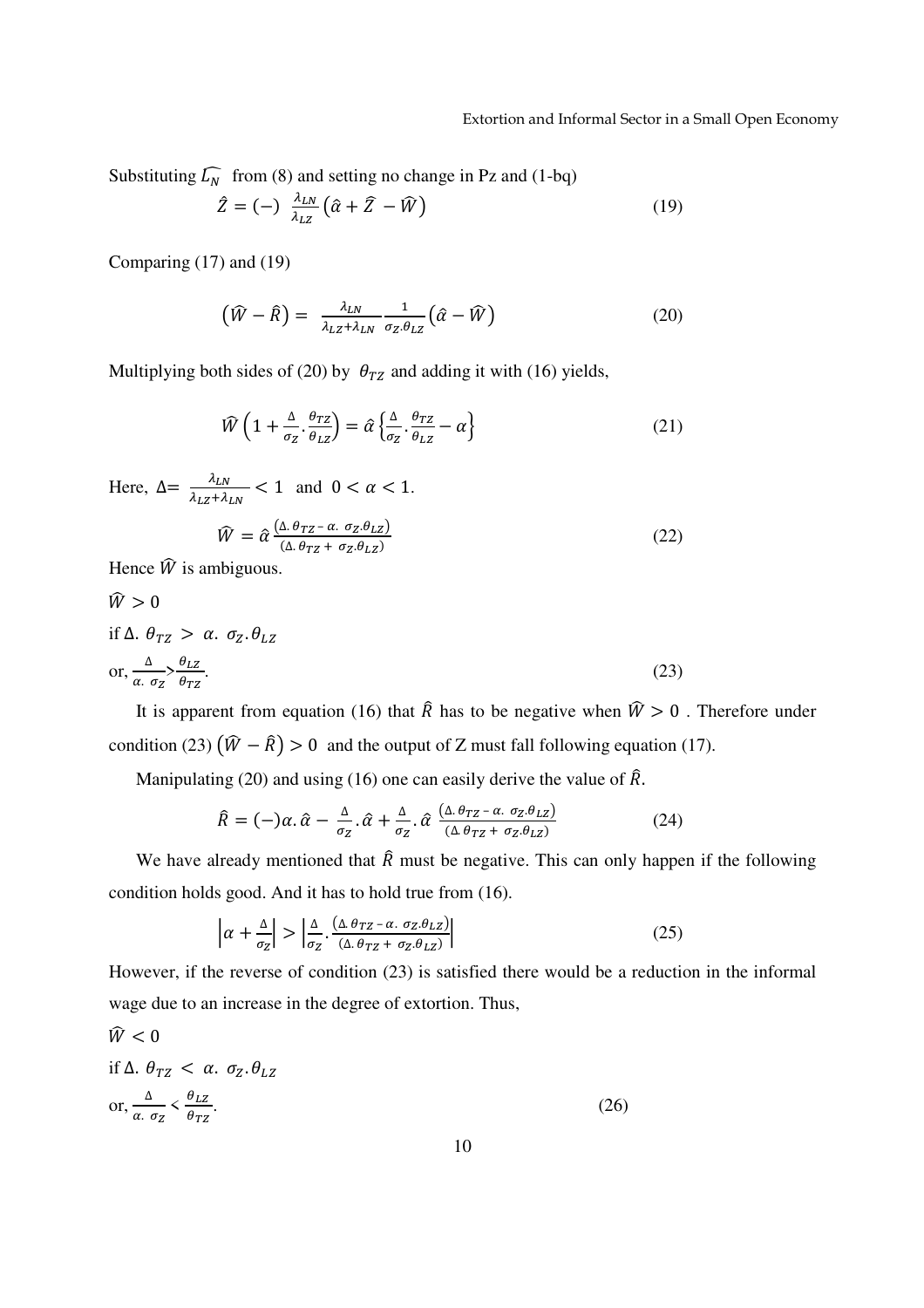Interestingly, under condition (26)  $\hat{R}$  becomes unambiguously negative. At the same time a closer investigation of (22) reveals that  $|\hat{W}| < |\hat{\alpha}|$ . This implies  $|\hat{R}| > |\hat{W}|$ . Note that both are negative. This argument ensures  $(\widehat{W} - \widehat{R}) > 0$ . This makes  $\widehat{Z} < 0$ . Therefore, it does not matter what happens to  $\hat{W}$  and  $\hat{R}$ , Z must contract. Contraction of Z is made possible through a reduction in Lz and a simultaneous increase in  $L_N$ . This can be shown diagrammatically as follows.



Figure  $-2$ Determination of equilibrium  $L<sub>N</sub>$  and  $L<sub>Z</sub>$  due to an increase in  $\alpha$ 

However, we need to know the effect on Pz to get the upshot on real wage. We already know that output of Z contracts consequent upon an increase in the degree of extortion. From the LHS of (13) it remains unchanged as there is no expansion or contraction in X and/or Y. But in the RHS we have negative effect through a fall in Z. Hence Pz must rise at equilibrium. Nevertheless it is not less interesting to see what happens to the real wage. As T is fixed and Lz has gone down, marginal productivity of labor should increase in Z. Consequently the real wage should also increase. This is possible iff W rises since Pz has already increased. Hence we can rule out the leeway of a negative  $\hat{W}$  (and precisely the condition (26)). The only possibility is an increase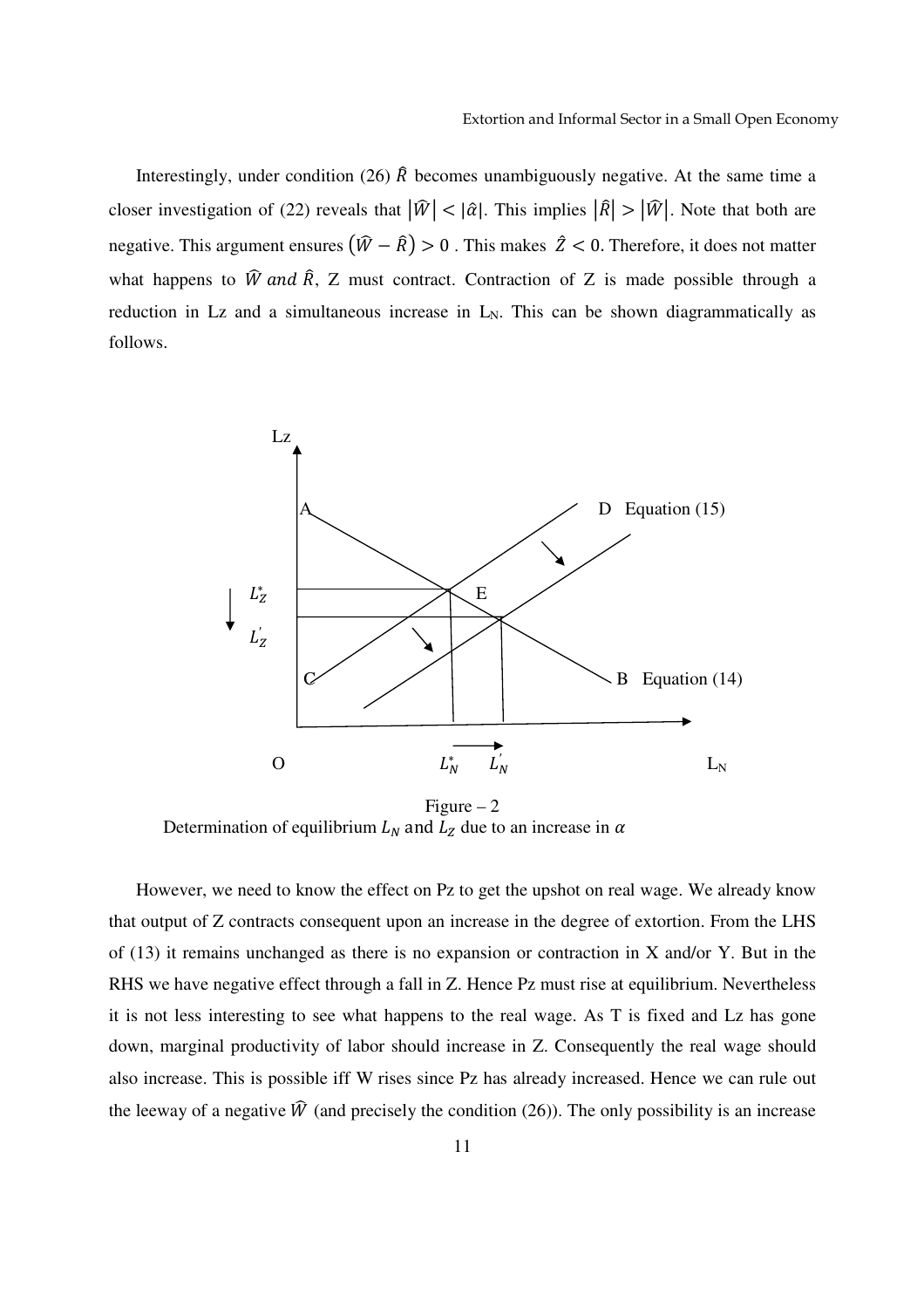in W along with a fall R and Z in tandem. Therefore  $W_N$  goes up. This indicates an expansion of extortion sector which is denoted by  $W_N.L_N (= \alpha.P_Z.Z)$ .

Thus the following proposition would summarize the outcome.

*Proposition I: An increase in the degree of extortion would be immediately followed by a decrease in the size of the informal production sector. However, the size of the extortion sector must expand.*

*Corollary I.1: If the degree of extortion increases, both the informal workers and extortionist get relatively higher return. The exact condition for this to happen is*  $\frac{\Delta}{\alpha \cdot \sigma_Z} > \frac{\theta_{LZ}}{\theta_{TZ}}$  $\frac{\partial LZ}{\partial TZ}$ . *However, the return to T falls, unambiguously* 

#### **3.2** An increase in bq

An improvement in the quality of administration in a kleptocratic set up is straightway reflected by an increase in monitoring /auditing probability of identifying the people who defy laws. Here the law breakers are informal units. Therefore a better administration would be followed by an increase in bq.

Differentiating the price equation of Z,

$$
\widehat{W} \theta_{LZ} + \widehat{R} \theta_{TZ} = 0 \tag{27}
$$

Just like the previous section output of X and Y would not change as  $\hat{W} = \hat{W}_S = \hat{r} = \hat{t} = 0$ . From the full employment condition of labor and using (8)

$$
\hat{Z} = (-) \frac{\lambda_{LN}}{\lambda_{LZ}} \left( \widehat{(1 - bq)} + \widehat{Z} - \widehat{W} \right) \tag{28}
$$

Comparing (17) and (28) we have,

$$
\widehat{W} = \frac{\Delta(\widehat{1 - bq})}{(\Delta.\theta_{TZ} + \sigma_Z.\theta_{LZ})}
$$
\n(29)

Therefore,  $\hat{W}$  is unambiguously negative as  $(1 - \hat{b}q) < 0$ . If that is the case  $\hat{R} > 0$ . This is obvious from equation (27). This judgment guarantees  $(\widehat{W} - \widehat{R}) < 0$  which in turn make sure that  $\hat{Z} > 0$  (from (17)). Basically this takes place through relocating adjustments of Lz and L<sub>N</sub>. Here Lz increases and  $L_N$  falls.

Nonetheless, the clear-cut expression for  $\hat{R}$  is

$$
\hat{R} = (-)(1 - \overline{b}q) \frac{\Delta}{\sigma_Z} \left\{ 1 - \frac{\Delta}{(\Delta \theta_{TZ} + \sigma_Z \theta_{LZ})} \right\} \tag{30}
$$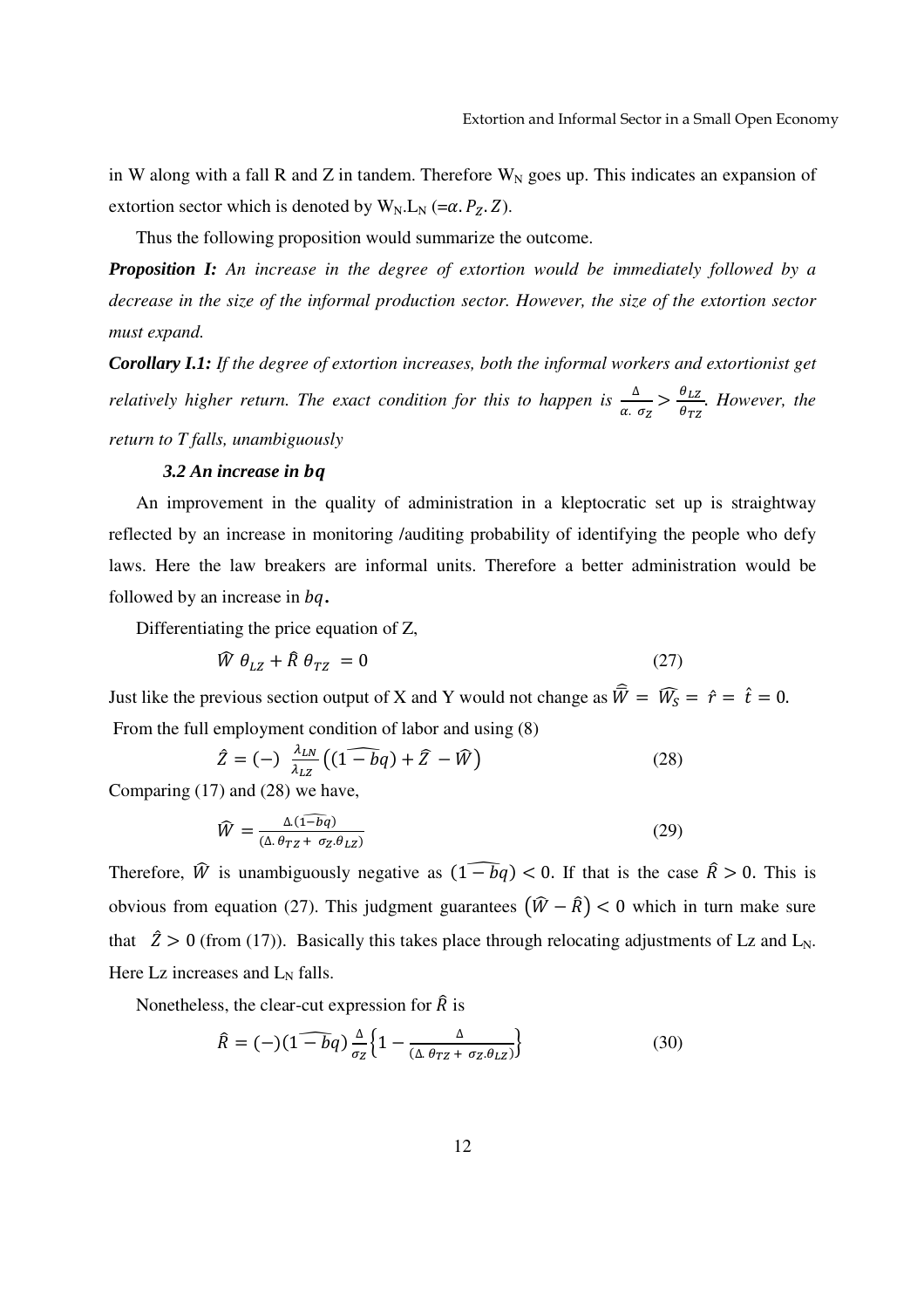We have already argued that  $\hat{R} > 0$ . This implies an automatic and obvious satisfaction of the inequality,  $\frac{\Delta}{(\Delta \theta_{TZ} + \sigma_Z \theta_{LZ})}$  < 1. The effect on Pz is straight and simple. It must decrease as supply goes up without changing the demand implying an ambiguity in the real wage of informal productive workers. However, an increase in Lz, given T ensures the fall in real wage of informal laborers. But what happens to the money or real wage of extortionists that is not yet clear. From equation-(6) we get,

$$
\widehat{W}_N = \widehat{W} - (1 - \widehat{b}q) \tag{31}
$$

In the RHS, W has already fallen and  $(1 - \overline{b}q)$  is also negative. Thus W<sub>N</sub> would decrease if W falls at a rate faster than (1-bq). Accordingly, extortionists are relatively less worse-off than informal workers, if they lose at all. Symbolically,

$$
\widehat{W_N} \leq 0 \text{ iff } |\widehat{W}| \geqslant |(1 - \widehat{bq})| \tag{32}
$$

Therefore, the eventual consequence on the size of extortion sector is also ambiguous.

Thus we propose that,

*Proposition II: Stringent administration or an increase in monitoring probability would end up with an expansion of so-called illegal informal productive counterpart of the economy. Corollary II.1: Even if the informal production activities increase, the informal workers lose unambiguously consequent upon the qualitative improvement of administration.* 

#### *3.3 A reduction in t*

To start with assume that the government has initiated the liberalization strategy and accordingly opted for a tariff cut in the importable sector. Setting  $\widehat{W} = 0$ , we derive

$$
\hat{r} = \hat{t} \cdot \frac{t}{\theta_{KY}} < 0 \qquad ; \text{ (as } \hat{t} < 0) \tag{33}
$$

$$
\widehat{W}_{S} = -\frac{\theta_{KX}}{\theta_{SX}} \cdot \frac{t}{\theta_{KY}} \cdot \hat{t} > 0 \qquad ; \text{ (as } \hat{t} < 0)
$$
\n(34)

And setting  $\hat{\alpha} = \hat{P}_{Z} = 0$  equation (16) would be modified as follows

$$
\hat{W} \theta_{LZ} + \hat{R} \theta_{TZ} = 0 \tag{35}
$$

Applying the elasticity of substitution in X and Y sector we obtain,

$$
\hat{X} = (-)\sigma_X \cdot \frac{\theta_{KX}}{\theta_{SX}} \cdot \frac{t}{\theta_{KY}} \cdot \hat{t} > 0 \; ; \; \text{as} \; \hat{t} < 0. \tag{36}
$$

$$
\hat{Y} = \sigma_X \cdot \frac{\theta_{KX}}{\theta_{SX}} \cdot \frac{\lambda_{KX}}{\lambda_{KY}} \cdot \frac{t}{\theta_{KY}} \cdot \hat{t} < 0 \text{ ; as } \hat{t} < 0. \tag{37}
$$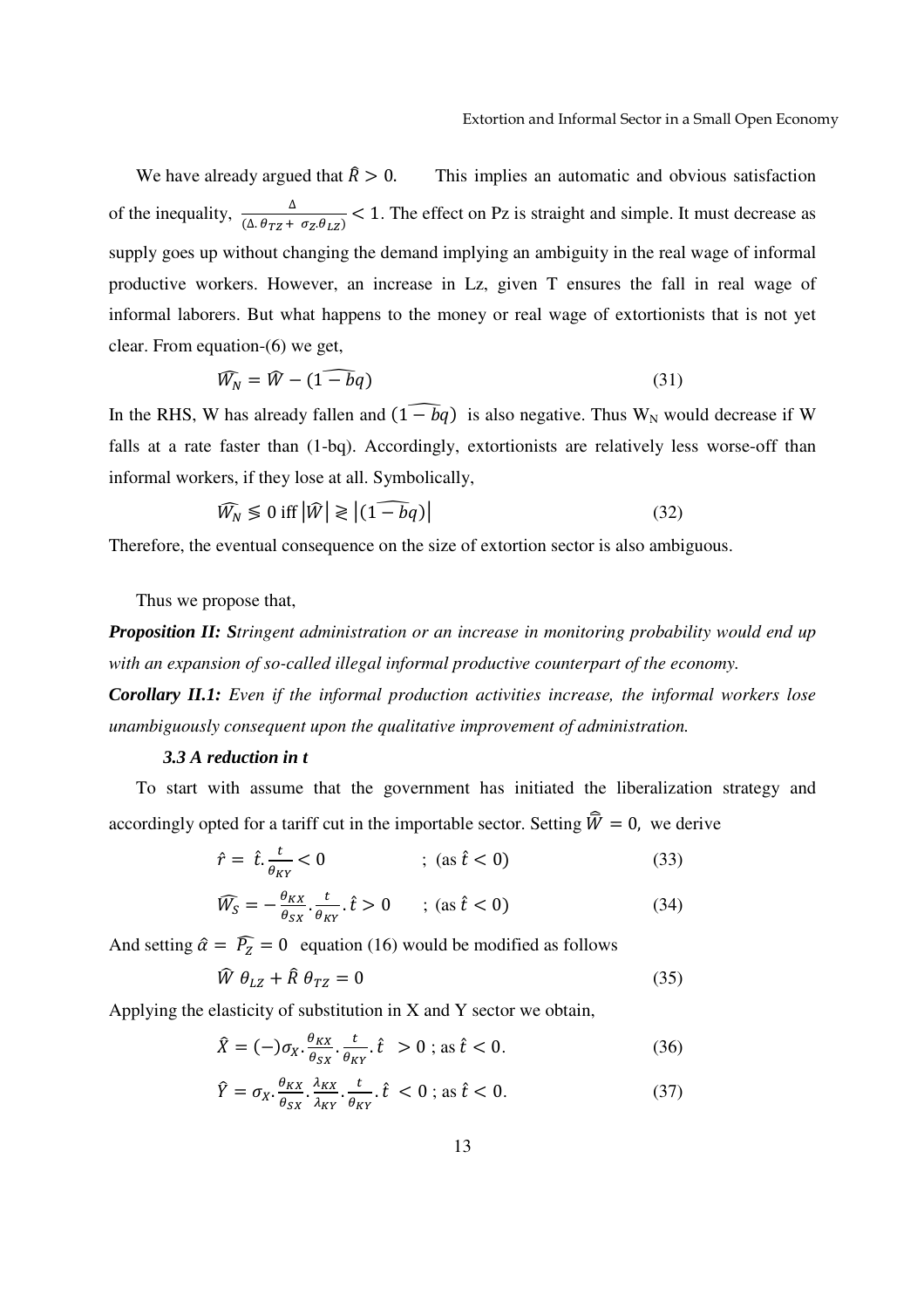These results are quite obvious as both *X* and *Y* share same mobile capital, *K*. As *Y* shrinks some unskilled labor would be released. They would immediately rush to the informal fragment. Therefore, informal activity must expand. Note that informal activity consists of both production and extortion activities. This implies an increase in  $(L_N + L_Z)$ . Thus whether output of *Z* would spread out that depends on as to where these relinquished labors get employed: in production  $(Lz)$  or in extortion related intermediation  $(L<sub>N</sub>)$  or in both. Thus the interesting question is what happens to *LN* and *Lz* separately.

From equation (14) the RHS must increase as labor employed in *Y* dwindles and simultaneously the LHS has to go up. This is portrayed in figure-3. It is evident from the diagram that  $Lz$  will increase coupled with an increase in  $L<sub>N</sub>$  as well. Hence output of  $Z$  should rise as  $T$ remains fixed at an exogenously given level.



Determination of equilibrium  $L<sub>N</sub>$  and  $L<sub>Z</sub>$  due to a fall in t

Nevertheless there are some other real possibilities regarding  $L<sub>N</sub>$  and  $L<sub>Z</sub>$ . Keep  $L<sub>Z</sub>$  fixed by assumption. This will ensure an increase in *LN*. In figure-3 CD has to shift right along with an upward shift of AB. Thus the point is, as a consequence of such assumption how much likely that *Lz* will remain unchanged. *Lz* would remain unchanged if "in equilibrium" *Z* remains unaltered as *T* is exogenously fixed. From the Cobb-Douglas preference it is apparent that (a) as *Y* falls demand for *Z* should fall; (b) as *X* increases demand for *Z* should rise and (c) demand for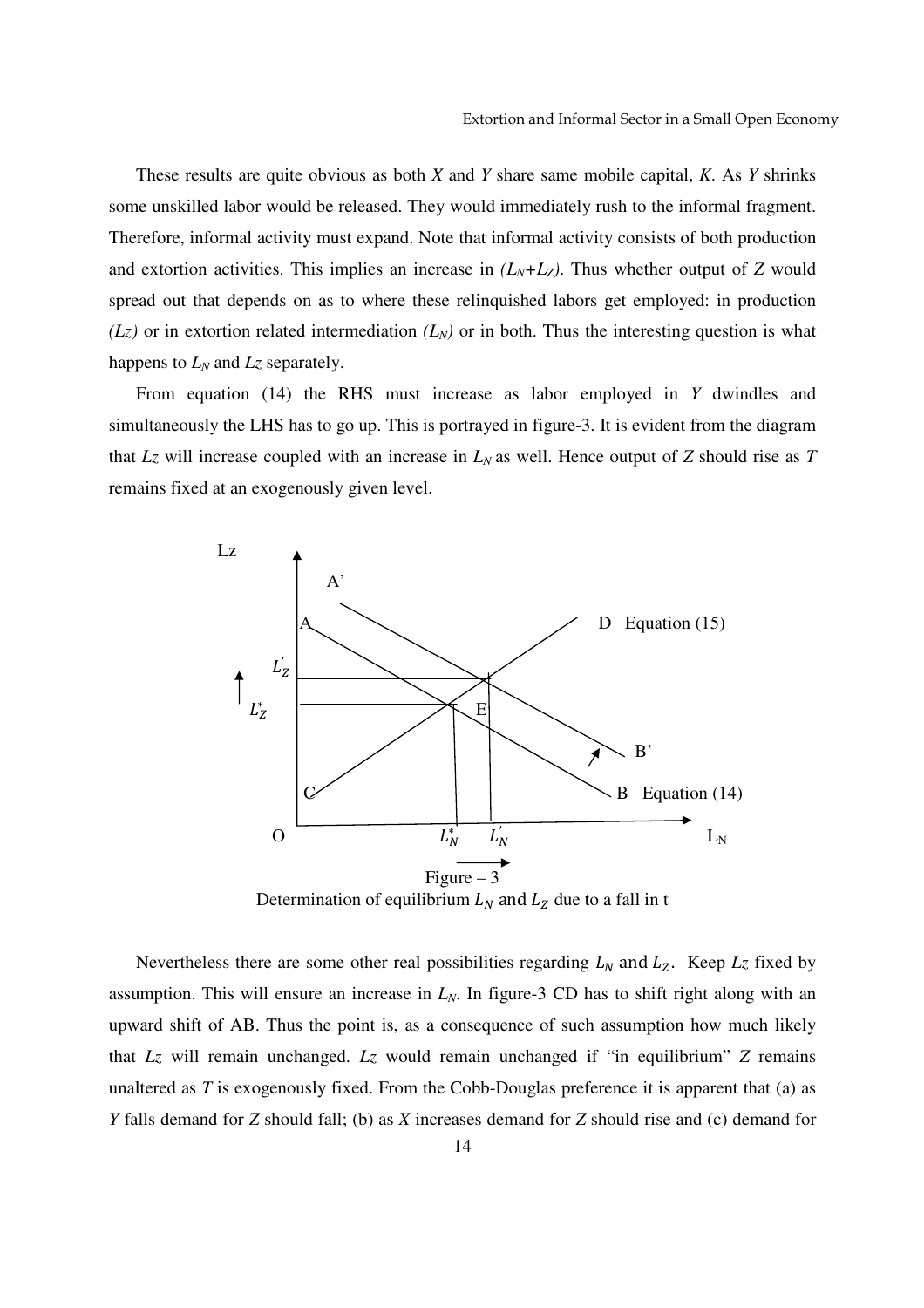*Z* also rises because of an increase in *LN* (note that to start with *Lz* is kept frozen). "In equilibrium" if (a) is offset by the (b) and (c), informal production does not change and hence an unchanged *Lz*. This insures an unconditional expansion of *LN* or extortion activity as informal labor has already risen. This would be obvious from equation (44) with an equality sign. However, if (a) is strong enough  $L_z$  must fall and  $\frac{L_N}{L_z}$  must rise. On the other hand if positive demand effect is sufficiently strong both *LN* and *LZ* are likely to expand. This is the situation that have been shown in figure-3. Therefore it is more likely that  $L_N$  or extortion activity may increase due to a tariff cut.

Now let us go back to the analysis where we have focused on a simultaneous increase in *Lz*  and  $L_N$ . Manipulating the unskilled labor constraint and plugging (37) into it and setting  $\hat{L} = 0$ one obtains

$$
\hat{Z} = (-)\left\{\widehat{L_N} \cdot \frac{\lambda_{LN}}{\lambda_{LZ}} + \delta_Y \cdot \hat{t}\right\}
$$
\n
$$
\text{Where, } \delta_Y = \frac{\lambda_{LY}}{\lambda_{LZ}} \cdot \sigma_X \cdot \frac{\theta_{KX}}{\theta_{SX}} \cdot \frac{\lambda_{KX}}{\lambda_{KY}} \cdot \frac{t}{\theta_{KY}} \cdot \hat{t}
$$
\n
$$
(38)
$$

It has already been discussed that both  $\widehat{L_N}$  and  $\widehat{Z}$  would be positive due to a tariff slash.<sup>1</sup> Therefore to make  $\hat{Z} > 0$  the following condition needs to be satisfied,

$$
\left\{\widehat{L_N} \cdot \frac{\lambda_{LN}}{\lambda_{LZ}} + \delta_Y \cdot \hat{t}\right\} < 0
$$

$$
|\delta_Y \cdot \hat{t}| > \left|\widehat{L_N} \cdot \frac{\lambda_{LN}}{\lambda_{LZ}}\right|
$$
(39)

Comparing (38) and (17)

$$
\sigma_Z. \theta_{LZ} (\hat{W} - \hat{R}) = \left\{ \widehat{L_N}. \frac{\lambda_{LN}}{\lambda_{LZ}} + \delta_Y. \hat{t} \right\}
$$
  
Or,  $(\hat{W} - \hat{R}) = \left\{ \widehat{L_N}. \frac{\lambda_{LN}}{\lambda_{LZ}} + \delta_Y. \hat{t} \right\} \frac{1}{\sigma_Z. \theta_{LZ}}$  (40)

Multiplying both sides of (40) by  $\theta_{TZ}$  and adding it with (35) yields,

$$
\widehat{W} = \left\{ \widehat{L_N} \cdot \frac{\lambda_{LN}}{\lambda_{LZ}} + \delta_Y \cdot \widehat{t} \right\} \frac{\theta_{TZ}}{\sigma_Z \cdot \theta_{LZ}} \tag{41}
$$

Hence informal wage, W, would fall after liberalization if and only if Z expands, i.e. when  $\left\{\widehat{L_N} \cdot \frac{\lambda_{LN}}{\lambda_{LZ}}\right\}$  $\left\{\frac{\lambda_{LN}}{\lambda_{LZ}} + \delta_Y \cdot \hat{t} \right\}$  < 0. And subsequently the wage to extortionists will also decrease. The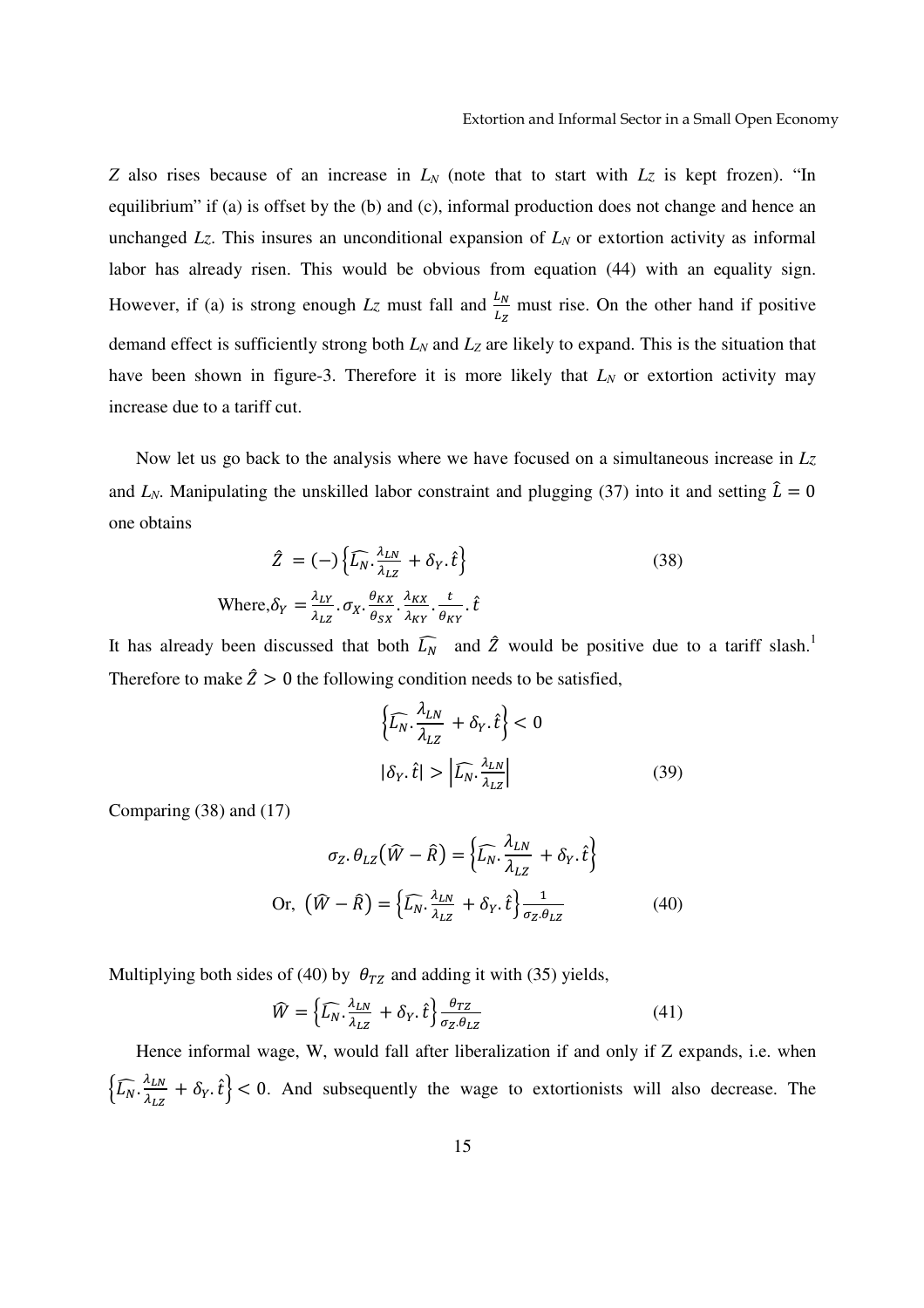absolute number of extortionist,  $L_N$ , must increase. However, what happens to the size of the extortion sector (= $W_N L_N$ ) that is unclear as though L<sub>N</sub> rises unambiguously the effect on W<sub>N</sub> is not unconditional.

Economic argument behind this outcome is very easy to follow. Due to liberalization as the output of Y shrinks the supply of unskilled labor increases in the informal sector. This is likely to depress W as the supply of complementary factor, T is fixed. However, Z must go up.

Still, what happens to the informal price consequent upon a tariff cut that is not very undemanding as liberalization conventionally raises the formal income<sup>2</sup>. This increased income induces higher demand for informal good whose supply has already been raised. In what follows the eventual impact on Pz relies on the relative strength of these two effects.

Differentiating and manipulating equation (13) we get,

$$
\widehat{P_Z} = (-)S_X \sigma_X \frac{\theta_{KX}}{\theta_{SX}} \frac{t}{\theta_{KY}} \hat{t} + S_Y \sigma_X \frac{\theta_{KX}}{\theta_{SX}} \frac{\lambda_{KX}}{\lambda_{KY}} \frac{t}{\theta_{KY}} (1+t) \hat{t} + \left\{ \widehat{L_N} \frac{\lambda_{LN}}{\lambda_{LZ}} + \delta_Y \hat{t} \right\} + t \hat{t}
$$
(42)  
Where,  $S_X = \frac{\beta X}{(1-\beta).P_Z Z}$  and  $S_Y = \frac{\beta Y}{(1-\beta).P_Z Z}$ 

Equation (42) confirms that  $\widehat{P_Z} < 0$  iff  $\left\{ \frac{S_Y}{S_Y} \right\}$  $S_X$  $\lambda_{KX}$  $\frac{\lambda_{KX}}{\lambda_{KY}}(1+t) > 1.$  (43)

Therefore if the share of expenditure on Z coming from Y is not sufficiently less the above inequality is likely to hold true. And hence informal price would fall due to a tariff cut.

In fact Pz may even fall under the following condition,

$$
\left| S_Y \sigma_X \frac{\theta_{KX}}{\theta_{SX}} \frac{\lambda_{KX}}{\lambda_{KY}} \frac{t}{\theta_{KY}} (1+t) + \left\{ \widehat{L_N} \frac{\lambda_{LN}}{\lambda_{LZ}} + \delta_Y \right\} + t \right| > \left| S_X \sigma_X \frac{\theta_{KX}}{\theta_{SX}} \frac{t}{\theta_{KY}} \right| \tag{44}
$$

Plugging (41) into (42) we have,

$$
\widehat{P_Z} = (-)S_X \sigma_X \frac{\theta_{KX}}{\theta_{SX}} \frac{t}{\theta_{KY}} \hat{t} + S_Y \sigma_X \frac{\theta_{KX}}{\theta_{SX}} \frac{\lambda_{KX}}{\lambda_{KY}} \frac{t}{\theta_{KY}} (1+t) \hat{t} + \widehat{W} \frac{\sigma_Z \theta_{LZ}}{\theta_{TZ}} + t \hat{t}
$$
(45)

Thus if Z expands and equation (43) is satisfied Pz is likely to fall more than that of W entailing an increase in real wage. If the reverse of (44) is true Pz will increase. But that is unlikely since the skilled sector is not expected to spend a sufficiently large share on the informal good (high  $S_Y$  relative to  $S_X$ ).

Therefore the following proposition is immediate.

*Proposition III: Liberalization may not necessarily increase informal production. Under some reasonable condition informal production will get the boost.* 

Proof: For detailed mathematical calculations refer to appendix B.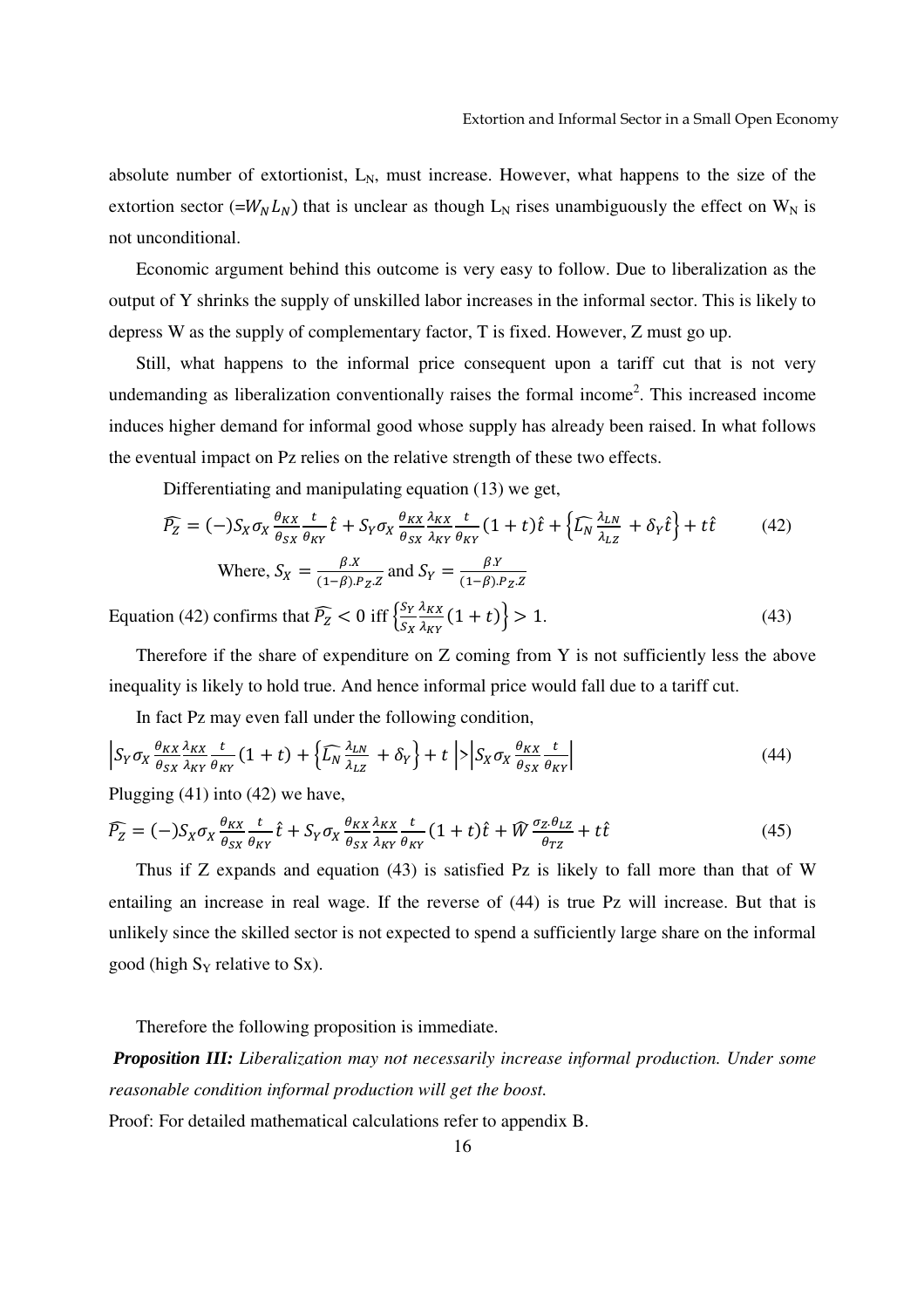*Corollary III.1: The informal workers would be worse off in money wage under the same condition for which informal output increases. But the real wage may well go up.* 

## **4. Conclusion**

In this paper our endeavor is to propose an apt extension of HOS framework where both formal and informal sectors work in tandem. Formal goods are produced in the fair segment of the economy while informal sector is affected by extortion. But informal good is never unwarranted. Under these circumstances an increase in the degree of extortion definitely contracts the informal productive segment while the size of the extortion sector must expand. On the other hand if the administrative people ask for larger pie of the unsolicited cake, the informal activity increases. Nevertheless the effect of liberalization is ambiguous. However, informal workers would be better off in terms of real wage under liberalization if informal sector inflates.

#### **Footnote**

- 1. One can easily follow the steps for  $\widehat{L_N}$  as in previous sections. This is provided in Appendix C. We retained  $\widehat{L_N}$  in order to avoid nagging cumbersome calculations since the intuition behind  $\widehat{L_N}$  is crystal clear.
- 2. One special case under this situation could be the unchanged income from X and Y. It is very much possible as X goes up and Y falls.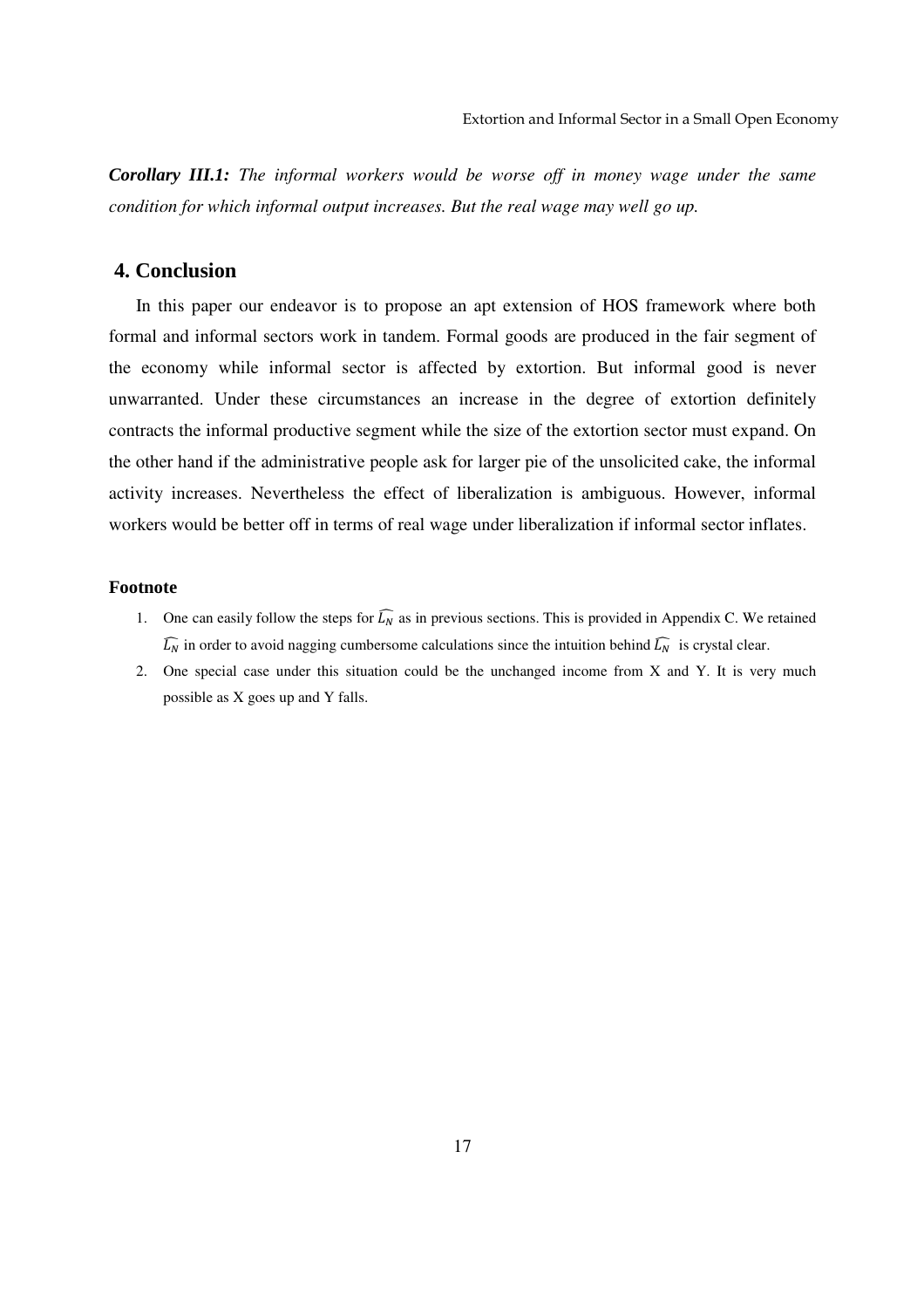#### **APPENDIX A**

Given all other variables except Pz, differentiating equation (3) and using the standard notations for general equilibrium trade model we get,

$$
\widehat{W} \theta_{LZ} + \widehat{R} \theta_{TZ} = \widehat{P_Z} (1 - \alpha) \tag{A.1}
$$

Note that, nothing would happen to X and Y as  $\hat{W} = \hat{W}_S = \hat{r} = \hat{t} = 0$ .

Mathematically, using the elasticity of substitution for Z one gets,

$$
\hat{Z} = (-)\sigma_Z \theta_{LZ} (\hat{W} - \hat{R})
$$
\n(A.2)

Again from the full employment condition of unskilled labor and assuming no change in L and Y

$$
\hat{Z} = (-)\widehat{L_N} \frac{\lambda_{LN}}{\lambda_{LZ}} \tag{A.3}
$$

Substituting  $\widehat{L_N}$  from (8)

$$
\hat{Z} = (-) \frac{\lambda_{LN}}{\lambda_{LZ}} (\widehat{P_Z} + \widehat{Z} - \widehat{W})
$$
 (A.4)

Comparing (A.2) and (A.4)

$$
\left(\widehat{W} - \widehat{R}\right) = \frac{\lambda_{LN}}{\lambda_{LZ} + \lambda_{LN}} \frac{1}{\sigma_Z \theta_{LZ}} \left(\widehat{P_Z} - \widehat{W}\right) \tag{A.5}
$$

Multiplying both sides of (A.5) by  $\theta_{TZ}$  and adding it with (A.1) yields,

$$
\widehat{W}\left(1+\frac{\Delta}{\sigma_Z}\cdot\frac{\theta_{TZ}}{\theta_{LZ}}\right) = \widehat{P_Z}\left\{(1-\alpha)+\frac{\Delta}{\sigma_Z}\cdot\frac{\theta_{TZ}}{\theta_{LZ}}\right\}
$$
\n(A.6)

Here,  $\Delta = \frac{\lambda_{LN}}{\lambda_{LZ} + \lambda_{LN}}$  and  $0 < \alpha < 1$ .

Hence  $\widehat{W}$  is unambiguously positive if  $\widehat{P_Z} > 0$ .

Manipulating (A.6)

$$
\widehat{W} = \widehat{P_Z} \left\{ 1 - \frac{\alpha \cdot \sigma_Z \cdot \theta_{LZ}}{\sigma_Z \cdot \theta_{LZ} + \Delta \cdot \theta_{TZ}} \right\}
$$
\n(A.7)

The RHS is definitely positive. Because,

$$
\widehat{W} = \widehat{P_Z} \left\{ \frac{\sigma_Z \cdot \theta_{LZ} + \Delta \cdot \theta_{TZ} - \alpha \cdot \sigma_Z \cdot \theta_{LZ}}{\sigma_Z \cdot \theta_{LZ} + \Delta \cdot \theta_{TZ}} \right\} = \widehat{P_Z} \left\{ \frac{\sigma_Z \cdot \theta_{LZ} (1 - \alpha) + \Delta \cdot \theta_{TZ}}{\sigma_Z \cdot \theta_{LZ} + \Delta \cdot \theta_{TZ}} \right\}
$$

As  $0 < \alpha < 1$ ,  $\hat{W} > 0$  due to an increase in Pz.

A positive  $\hat{W}$  also implies  $(\sigma_Z, \theta_{LZ} + \Delta, \theta_{TZ}) > \alpha \cdot \sigma_Z \cdot \theta_{LZ}$ . Equation (A.7) asserts that,

$$
\left(\widehat{W} - \widehat{P_Z}\right) = (-)\widehat{P_Z}\left(\frac{\alpha \sigma_Z \theta_{LZ}}{\sigma_Z \theta_{LZ} + \Delta \theta_{TZ}}\right) \tag{A.8}
$$

Therefore, for  $\widehat{P_Z} > 0$ ,  $(\widehat{W} - \widehat{P_Z}) < 0$  Or,  $\widehat{W} < \widehat{P_Z}$  (A.9)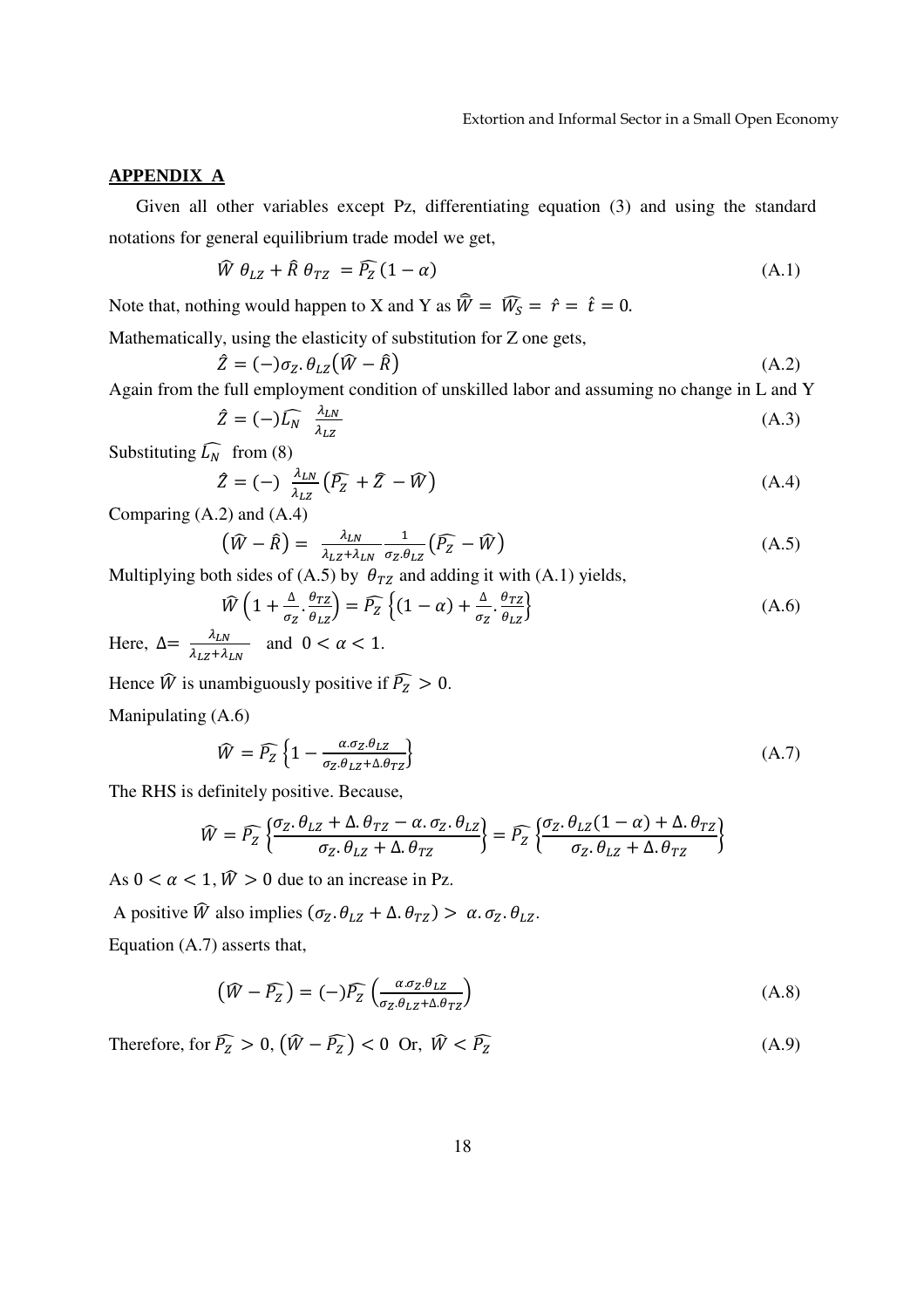Equation (A.9) coupled with the argument of (A.1) ensures a positive  $\hat{R}$  and  $\hat{R} > \hat{W}$ . This is evident from (A.5) as  $\hat{W} < \widehat{P}_Z$ . Therefore,  $(\hat{W} - \hat{R}) < 0$  which indicates a positive  $\hat{Z}$  due to an increase in Pz through equation (A.2).

#### **APPENDIX B**

Using a circumflex over a variable to represent proportional change,

From  $(1)$ ,  $(2)$  and  $(3)$  we have,

$$
\widehat{W}_{S}\theta_{SX} + \hat{r}\theta_{KX} = 0 \tag{B.1}
$$

$$
\widehat{W} \theta_{LY} + \hat{r} \theta_{KY} = \hat{t} \cdot t \tag{B.2}
$$

$$
\widehat{W} \theta_{LZ} + \widehat{R} \theta_{TZ} = (1 - \alpha) \cdot \widehat{P_Z} - \alpha \cdot \widehat{\alpha}
$$
\n(B.3)

From full employment conditions one can arrive at,

$$
\hat{X} = \hat{S} - \widehat{a_{SX}} \tag{B.4}
$$

$$
\widehat{X}.\lambda_{KX} + \widehat{Y}.\lambda_{KY} = \widehat{K}
$$
\n(B.5)

$$
\hat{Z} = \hat{T} - \hat{a_{TZ}} \tag{B.6}
$$

$$
\widehat{Y}.\lambda_{LY} + \widehat{Z}.\lambda_{LZ} = \widehat{L} - \widehat{L_N}.\lambda_{LN}
$$
\n(B.7)

Again from equation (13) one gets,

$$
\beta. X.\hat{X} + \beta. Y \{\hat{Y} + t(\hat{Y} + \hat{t})\} = \{(1 - \beta)P_Z. Z\}(\hat{Z} + \hat{P_Z})
$$
\n(B.8)

On the other hand, equation (7) can also be delineated in the following form with proportional changes.

$$
\hat{\alpha} + \widehat{P_Z} + \hat{Z} - \widehat{L_N} = \widehat{W} - (1 - \widehat{bq})
$$
\n(B.9)

From (B.6) we get

$$
\hat{Z} = (-)\sigma_Z \cdot \theta_{LZ}(\hat{W} - \hat{R})
$$
 (B.10)

Where  $\sigma_Z = \frac{\widehat{a_{TZ}} - \widehat{a_{LZ}}}{\widehat{W} - \widehat{R}}$  $\frac{Z - u_{LZ}}{\hat{W} - \hat{R}}$ , representing the elasticity of substitution in Z and  $\theta$  is the distributive share of factor(s).

Again from (B.7) we have,

$$
\hat{Z} = (-)\widehat{L_N} \frac{\lambda_{LN}}{\lambda_{LZ}} - \widehat{Y} \cdot \frac{\lambda_{LY}}{\lambda_{LZ}}
$$
(B.11)

Comparing (B.10) and (B.11)

$$
\left(\widehat{W} - \widehat{R}\right) = \widehat{L_N} \quad \frac{\lambda_{LN}}{\lambda_{LZ}} \frac{1}{\sigma_Z \theta_{LZ}} + \widehat{Y}. \qquad \frac{\lambda_{LY}}{\lambda_{LZ}} \frac{1}{\sigma_Z \theta_{LZ}} \tag{B.12}
$$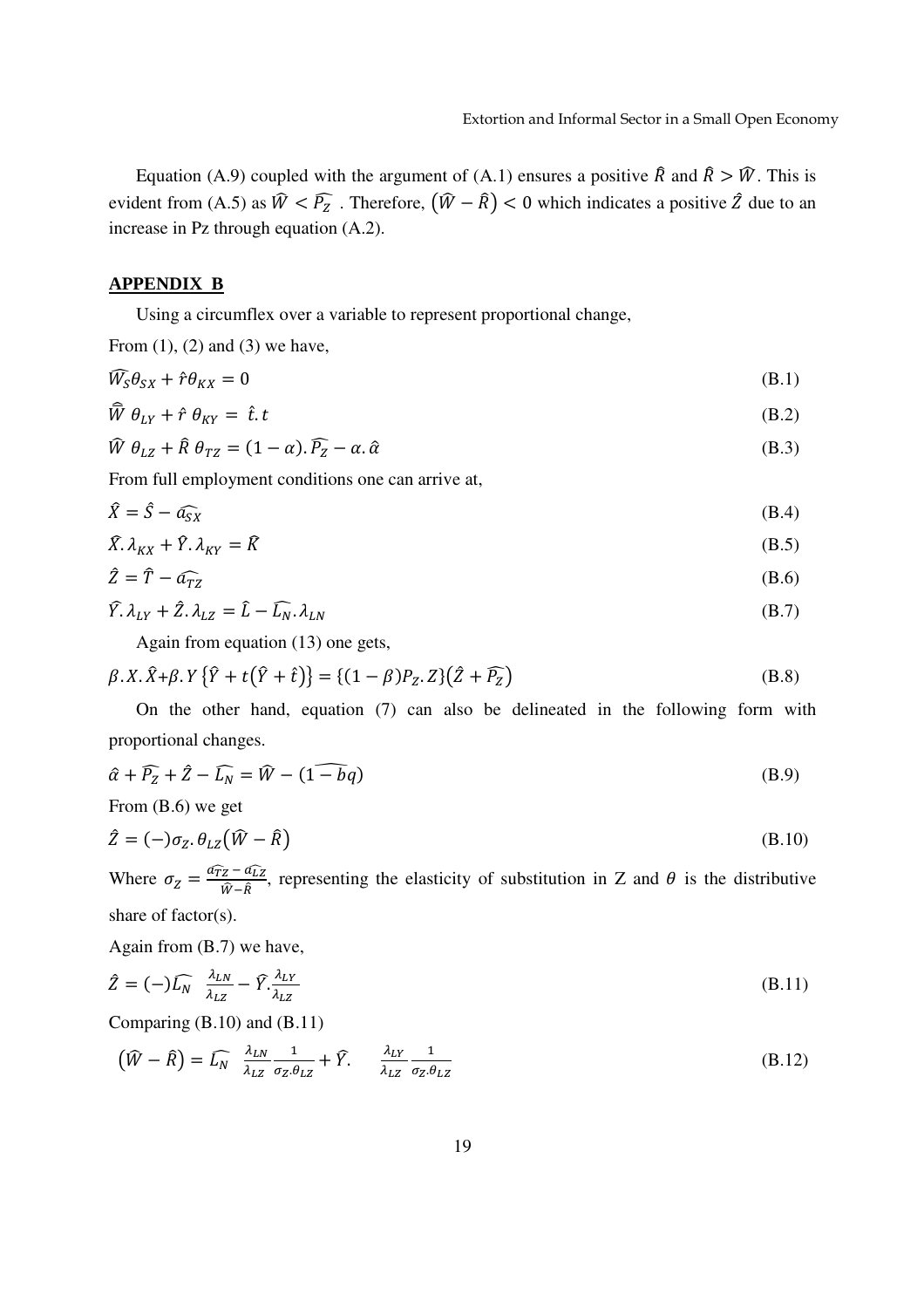Then manipulating (B.12) and using (B.3) one can easily deduce the value of  $\hat{W}$ ,  $\hat{W}$ , On the other hand using the equation of change from (B.8) and then comparing it with (B.10) or (B.11) we can have the equilibrium value of Pz.

From equation (B.8) and (B.11)

$$
\widehat{P_Z} = (-)S_X \sigma_X \frac{\theta_{KX}}{\theta_{SX}} \frac{t}{\theta_{KY}} \hat{t} + S_Y \sigma_X \frac{\theta_{KX}}{\theta_{SX}} \frac{\lambda_{KY}}{\lambda_{KY}} \frac{t}{\theta_{KY}} (1+t) \hat{t} - \hat{Z} + t \hat{t}
$$
\nor,  $\widehat{P_Z} = (-)S_X \sigma_X \frac{\theta_{KX}}{\theta_{SX}} \frac{t}{\theta_{KY}} \hat{t} + S_Y \sigma_X \frac{\theta_{KX}}{\theta_{SX}} \frac{\lambda_{RX}}{\lambda_{KY}} \frac{t}{\theta_{KY}} (1+t) \hat{t} + (\widehat{L_N} \frac{\lambda_{LN}}{\lambda_{LZ}} + \widehat{Y} \cdot \frac{\lambda_{LY}}{\lambda_{LZ}}) + t \hat{t}$ \nor,  $\widehat{P_Z} = (-)S_X \sigma_X \frac{\theta_{KX}}{\theta_{SX}} \frac{t}{\theta_{KY}} \hat{t} + S_Y \sigma_X \frac{\theta_{KX}}{\theta_{SX}} \frac{\lambda_{RX}}{\lambda_{KY}} \frac{t}{\theta_{KY}} (1+t) \hat{t} + \{\widehat{L_N} \frac{\lambda_{LN}}{\lambda_{LZ}} + \delta_Y \hat{t}\} + t \hat{t}$ \n(B.13)\nWhere,  $S_X = \frac{\beta_{X}}{(1-\beta)P_{Z}Z}$  and  $S_Y = \frac{\beta_{Y}}{(1-\beta)P_{Z}Z}$  and  $\delta_Y = \frac{\lambda_{LY}}{\lambda_{LZ}} \cdot \sigma_X \cdot \frac{\theta_{KX}}{\theta_{SX}} \cdot \frac{\lambda_{KX}}{\lambda_{KY}} \cdot \frac{t}{\theta_{KY}} \cdot \hat{t}$ 

#### **APPENDIX C**

Following a reduction in t, from price equations

$$
\hat{r} = \hat{t} \cdot \frac{t}{\theta_{KY}} < 0 \tag{C.1}
$$

$$
\widehat{W}_{S} = -\frac{\theta_{KX}}{\theta_{SX}} \cdot \frac{t}{\theta_{KY}} \cdot \hat{t} > 0
$$
\n(C.2)

And setting  $\hat{\alpha} = \hat{P}_z = 0$  in the price equation of Z we get,

$$
\widehat{W} \theta_{LZ} + \widehat{R} \theta_{TZ} = 0 \tag{C.3}
$$

Using the elasticity of substitution for Z one gets,

$$
\hat{Z} = (-)\sigma_Z \cdot \theta_{LZ} (\hat{W} - \hat{R})
$$
\n(C.4)

Applying the elasticity of substitution in  $X$  and  $Y$  sector we obtain,

$$
\hat{X} = (-)\sigma_X \cdot \frac{\theta_{KX}}{\theta_{SX}} \cdot \frac{t}{\theta_{KY}} \cdot \hat{t} > 0 \text{ ; as } \hat{t} < 0. \tag{C.5}
$$

$$
\hat{Y} = \sigma_X \cdot \frac{\theta_{KX}}{\theta_{SX}} \cdot \frac{\lambda_{KX}}{\lambda_{KY}} \cdot \hat{t} < 0 \text{ ; as } \hat{t} < 0. \tag{C.6}
$$

From the full employment condition of L and plugging  $\widehat{L_N}$   $(=\hat{Z} - \widehat{W})$  from (8) and  $\widehat{Y}$  from the previous equation

$$
\hat{Z} = (-) \left\{ (-) \frac{\lambda_{LN}}{\lambda_{LZ}} \hat{W} - \frac{\lambda_{LN}}{\lambda_{LZ}} \sigma_Z \cdot \theta_{LZ} (\hat{W} - \hat{R}) + \lambda_{LY} \cdot \sigma_X \cdot \frac{\theta_{KX}}{\theta_{SX}} \cdot \frac{\lambda_{KX}}{\lambda_{KY}} \cdot \frac{t}{\theta_{KY}} \cdot \hat{t} \right\}
$$
(C.7)

Comparing  $(C.4)$  and  $(C.7)$  and manipulating a bit

$$
\left(\widehat{W} - \widehat{R}\right) = \frac{1}{\lambda_{LZ} + \lambda_{LN}} \left\{ \lambda_{LZ}, \lambda_{LY}, \sigma_X, \frac{\theta_{KX}}{\theta_{SX}}, \frac{\lambda_{KX}}{\lambda_{KY}}, \frac{t}{\theta_{KY}}, \widehat{t} - \lambda_{LN}, \widehat{W} \right\}
$$
\n(C.8)

Judiciously using (C.3) and (C.8) yields

$$
\widehat{W} = \frac{\lambda_{LZ} \lambda_{LY} \sigma_X \frac{\theta_{KX}}{\theta_{SX}} \frac{\lambda_{KX}}{\lambda_{KY}} \frac{t}{\theta_{KY}} \cdot \frac{\Delta \theta_{TZ}}{\lambda_{LN}}}{1 + \Delta \theta_{TZ}}
$$
(C.9)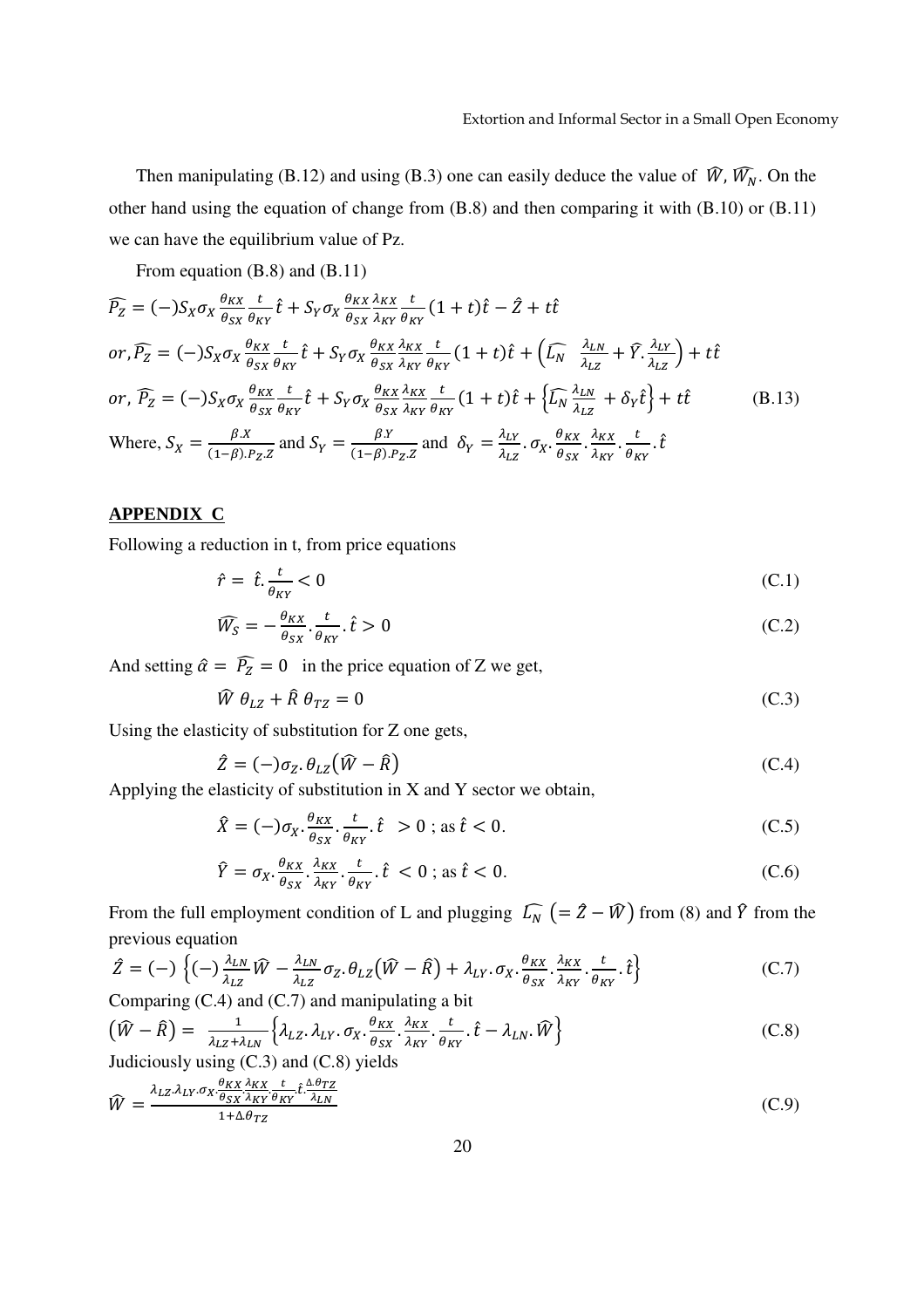where,  $\Delta = \frac{\lambda_{LN}}{\lambda_{LZ} + \lambda_{LN}}$ .

It is evident from (C.9) that  $\hat{W} < 0$  as  $\hat{t} < 0$ . Therefore  $\hat{R}$  must be positive from equation (C.3). Hence  $(\widehat{W} - \widehat{R}) < 0$ . This inequality guarantees a positive  $\widehat{Z}$ . This is the same thing that we got in the main text. Furthermore, this also ensures  $\widehat{L_N} = (\widehat{Z} - \widehat{W}) > 0$ .

#### **References**

- Agenor, R. and P. Montiel (1997) Development Macroconomic, 2nd edition, NJ: Princeton University Press.
- Carruth, A., and A. Oswald (1981) The Determination of Union and Non-Union wage- rates, *European Economic Review*, 16 (2), pp 285-302
- Beladi, H. and C. Chao (1993) Non-traded goods, urban unemployment and welfare in LDCs. *European Journal of Political Economy*, 9(2), pp 281-292.
- Beladi, H. and S. Marjit, (1992). Foreign Capital and Protectionism, *Canadian Journal of Economics,* Canadian Economics Association, 25(1), pp 233-38.
- Beladi, H. and S. Yabuuchi (2001) Traiff induced capital inflow and welfare in the presence of unemployment and informal sector, *Japan and the World Economy*, 13(1), pp 51-60.
- Bhagwati, J. (1982) Directly Unproductive Profit Seeking (DUP) Activities. *Journal of Political Economy*, 90(5), pp 988-1002.
- Chaudhuri, S. (2003). How and how far to liberalize a developing economy with informal sector and factor market distortions, *Journal of International Trade & Economic Development*, 12(4), pp 403-428.
- Chaudhuri, S. and U. Mukhopadhyay, (2010). Revisiting the Informal Sector: A General Equilibrium Approach, Springer, Heidelberg.
- Ethier, W. (1984) *Higher dimensional issues in trade theory*. In R. W. Jones and P. B. Kenen (Eds) Handbook of International Economics, Vol. 1, Amsterdam,: North-Holland.
- Gruen, F. and M. Corden (1970) *A tariff that worsens terms of trade*. In I. A. McDougall and R. H. Snapes (Eds) Studies in International Economics, Amsterdam,: North-Holland
- Jones, R.W. (1965) The Structure of Simple General Equilibrium Models. *Journal of Political Economy,* 73, pp.557-572.
- Jones, R.W. (1971)  *A three-factor model in theory, trade and history*. In Bhagwati, J et al (Eds) Trade, Balance of Payments and Growth, North- Holland, Amsterdam, pp. 3-21.
- Jones, R.W. and S. Marjit (1992) *International trade and endogenous production structure*. In Neuefeind, W et al (Eds) Economic Theory and International Trade: Essays in honour of J. Trout Rader, Sringer Verlag.
- Jones, R.W. and S. Marjit (2008) Competitive trade models and real world features. *Economic Theory,* doi: 10.1007/s00199-0394-0.